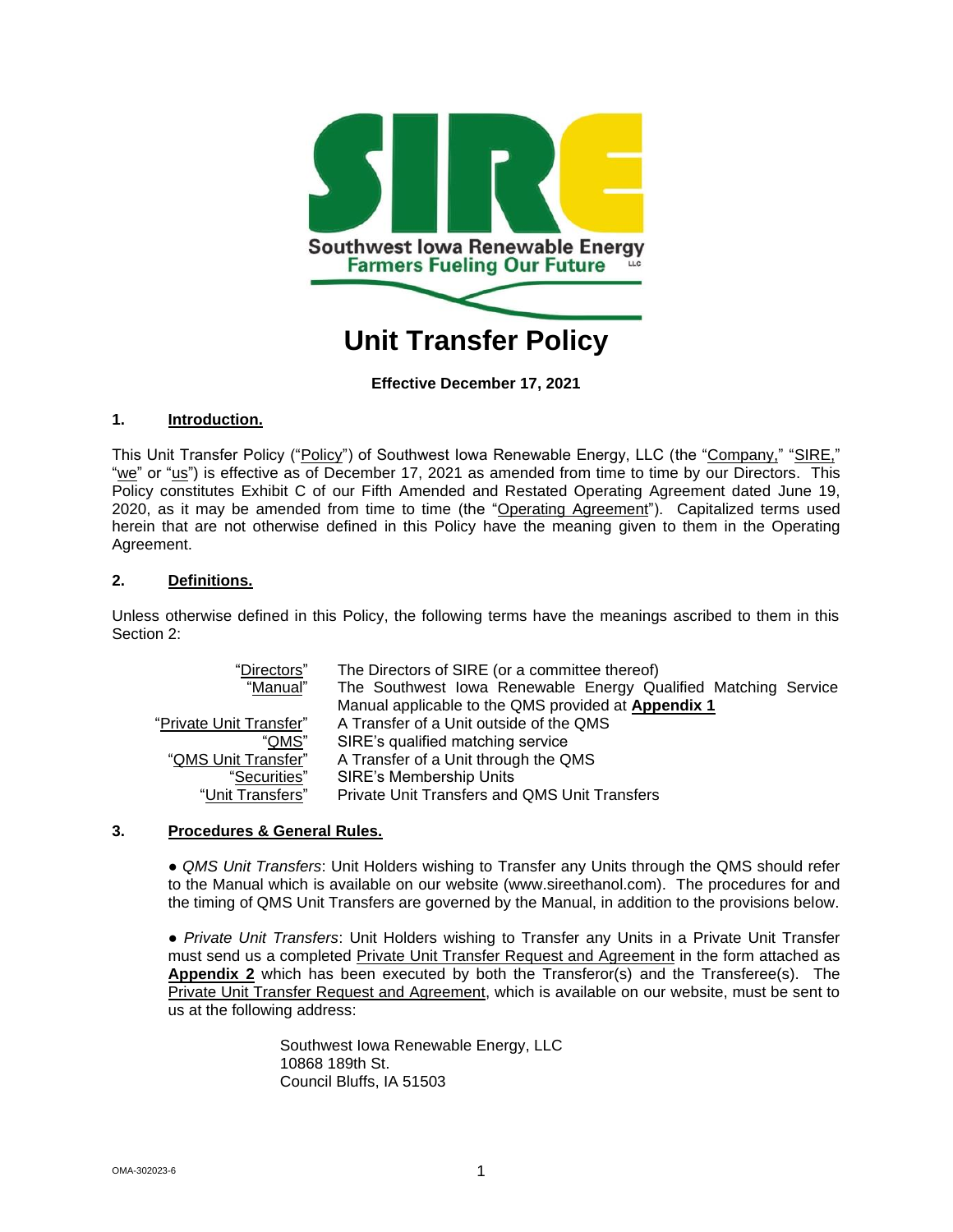● No Transfer of Units shall be permitted or effective without approval by the Directors unless otherwise set forth in the Operating Agreement and no such Transfer shall be binding on SIRE without the approval of the Directors and the direction of the Directors to enter the Transfer in the books and records of SIRE.

• We reserve the right to request a non-refundable check in the amount determined by us made out to "Southwest Iowa Renewable Energy, LLC" to cover the costs we incur for a Unit Transfer request, which may include administrative expenses and professional fees.<sup>1</sup>

● We may request additional information respecting Unit Transfer, including an opinion of the Transferor's counsel, as discussed below.

● All requests for Unit Transfers will be aggregated and submitted to our Directors for consideration at the end of each fiscal quarter or at such more frequent times as determined by our Directors in their sole discretion.

● For Private Unit Transfers, we will notify the Transferor whether the Directors have approved the request following the Directors' meeting in which the request is considered. For QMS Unit Transfers, if the Directors approve the request, we will inform the QMS of such approval and the parties will be notified as provided in the Manual. In the event a request for a Unit Transfer is denied, the materials submitted by the Unit Holder will be returned, excepting the check (if required).

● If a request for a Unit Transfer is granted by our Directors, the Transfer will become effective as to the Transfer of ownership and as to allocation matters as provided in this Policy.

**4. General Limitations.** Our Directors have discretion to approve any request by a Series A Unit holder for a Unit Transfer. In addition to the information required elsewhere in this Policy, the Directors may require the Transferor Member to provide an opinion of counsel reasonably acceptable to the Directors that: (i) the proposed Transfer, alone or when combined with other transactions, would not result in: (A) a termination of SIRE within the meaning of Code Section 708 (or, if so, that no material adverse tax consequences would result to us or the Members by reason of such termination), (B) SIRE's losing its status as a partnership for income tax purposes, or (C) the taxation of SIRE as a publicly-traded partnership for income tax purposes; and (ii) the Unit(s) may be Transferred without registration under any applicable securities laws.

#### **5. Further Conditions for Permitted Unit Transfers.**

● Requirement: A Unit Transfer will not be treated as a Permitted Transfer unless and until the conditions in this Section and Article IX of the Operating Agreement are satisfied.

● Conveyance Documents. Except in the case of a Transfer of a Unit involuntarily by operation of law, the Transferor and Transferee must execute and deliver to us documents and instruments of conveyance as may be necessary or appropriate in the opinion of our counsel to affect the Transfer. In the case of a Transfer of Units involuntarily by operation of law, the Transfer must be confirmed by presentation to us of legal evidence of the Transfer, in form and substance satisfactory to our counsel. In all cases, we must be reimbursed by the Transferor and/or Transferee for all costs and expenses we reasonably incur in connection with the Transfer.

● Tax Information. The Transferor and Transferee of a Unit must furnish us with the Transferee's taxpayer identification number, sufficient information to determine the Transferee's initial tax basis in

<sup>1</sup> The Directors reserve the right to require the Transferor Member to reimburse the Company for any additional reasonable costs incurred in connection with responding to and effecting a requested Transfer.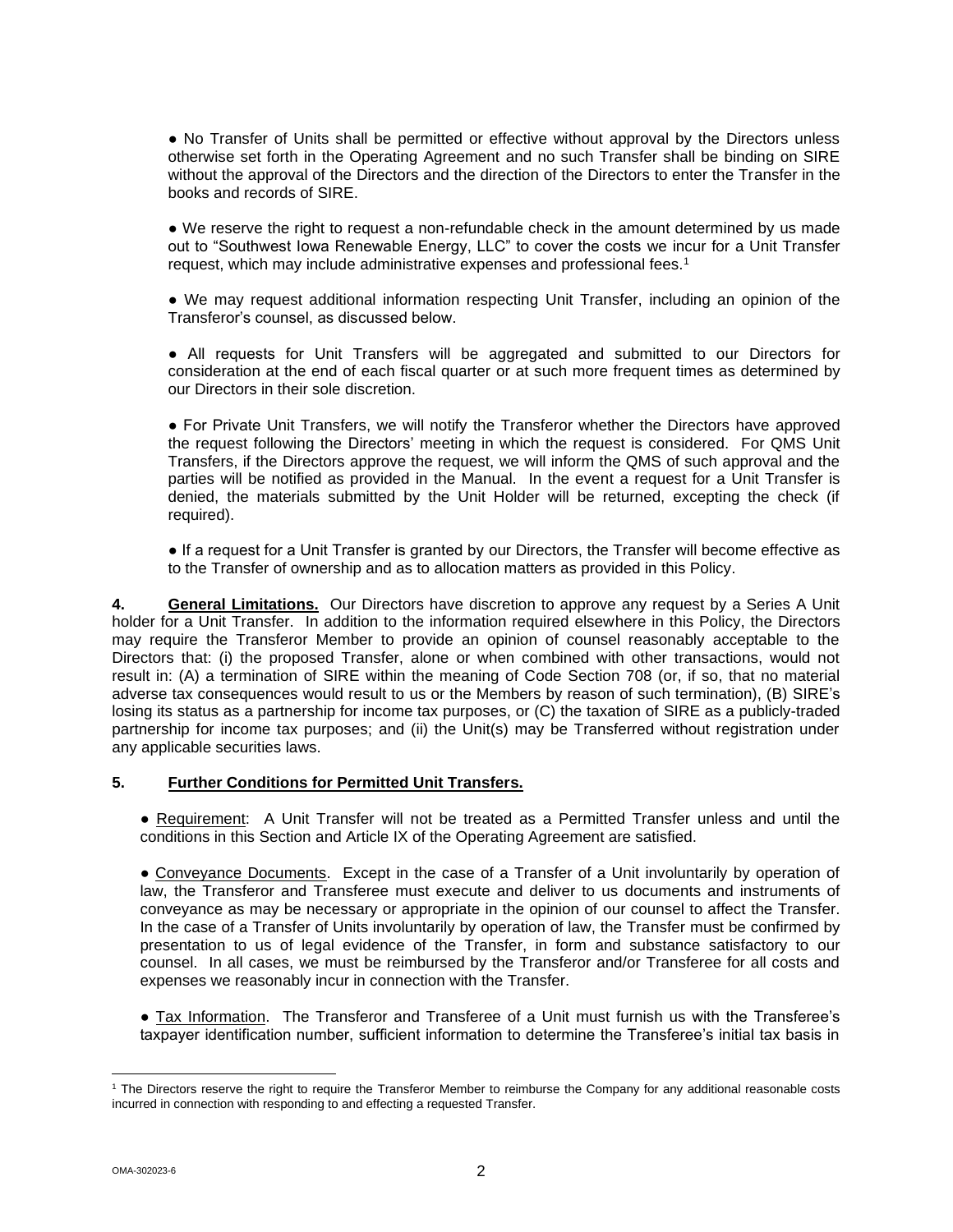the Units Transferred, and any other information reasonably necessary to permit us to file all required federal and state tax returns and other required information statements or returns. In addition, the Transferee of a Unit must consent to the use of the method and convention of allocating Profits and Losses and each item of Profit and Loss for the year of the Transfer that is specified in this Policy. Without limiting the generality of the foregoing, we will not be required to make any Distribution otherwise provided for in the Operating Agreement with respect to any Transferred Units until we have received this information.

● Does Not Cause SIRE To Be Investment Company. Except in the case of a Transfer of Units involuntarily by operation of law, if requested by the Directors in their sole discretion, the Transferor of a Unit must provide an opinion of counsel reasonably satisfactory to the Directors to the effect that the Transfer will not cause SRE to be deemed to be an "investment company" under the Investment Company Act of 1940.

● Transferee Is Not A Competitor Of SIRE. Except in the case of a Transfer of Units involuntarily by operation of law, the Directors must determine (in their sole discretion) that the Transferee of a Unit is not a competitor of SIRE or our Affiliates, or an Affiliate of our competitor or a Person who as a unit holder or member would or may be detrimental to our interests. The proposed Transferor of a Unit and proposed Transferee must submit information requested by the Directors to make the determination.

● Suspension Of Transfers After Dissolution Event. No notice or request initiating the procedures contemplated by this Policy may be given by a Unit Holder after a Dissolution Event has occurred.

● Directors May Waive Conditions. Subject to Section 3 of this Policy, the Directors have the authority to waive any opinion or other condition required in this Policy.

● Distributions And Allocations for Transferred Units. If any Units are Transferred during any Fiscal Year in compliance with the provisions of this Policy and Article IX of the Operating Agreement, items of Profits and Losses and all other items attributable to the Transferred Units for such Fiscal Year will be divided and allocated between the Transferor and the Transferee by taking into account their varying interests during the Fiscal Year in accordance with Code Section 706(d), using any conventions permitted by law and selected by the Directors. All distributions on or before the effective date of the Transfer will be made to the Transferor, and all distributions thereafter will be made to the Transferee. Solely for purposes of making such allocations and distributions, we will recognize the Transfer to be effective not later than the first day of the month following the quarter in which the Directors approve the Transfer and all documents to effectuate the Transfer have been executed and delivered to us, provided that we have received the required or requested documents at least 10 days prior to the first day of such month, otherwise those items will be allocated and distributed to the Transferor, provided further that, if we do not receive a notice stating the date the Units were Transferred and other information as the Directors may reasonably require within thirty (30) days after the end of the Fiscal Year during which the Transfer occurs, then all of those items will be allocated, and all distributions will be made, to the person or entity who, according to our books and records, was the owner of the Units on the last day of that Fiscal Year. Neither we nor any Member will incur any liability for making allocations and distributions in accord with the provisions of this Policy, whether or not the Directors or SIRE has knowledge of any Transfer of any Units. Unless and until the Directors approve a Transfer and a Transferee is a permitted Transferee and that Transferee is admitted as a Substitute Member under Section 9.10 of the Operating Agreement, the proposed Transferee will have no interest in SIRE and will not be treated as a Member for purpose of any distribution, the allocation of Profits or Losses, the voting of Units or for any other purpose.

**6. Publicly Traded Partnership Limitations.** Generally speaking, the Code provides that an organization which is a publicly-traded partnership ("PTP") will be treated as a corporation for tax purposes. Therefore, the Directors will not permit a Unit Transfer if it would cause SIRE to be treated as a PTP. The Code and the Regulations provide that if more than 2% of SIRE's outstanding Securities are Transferred in any calendar year, SIRE will be treated as a PTP (the "PTP Limitations").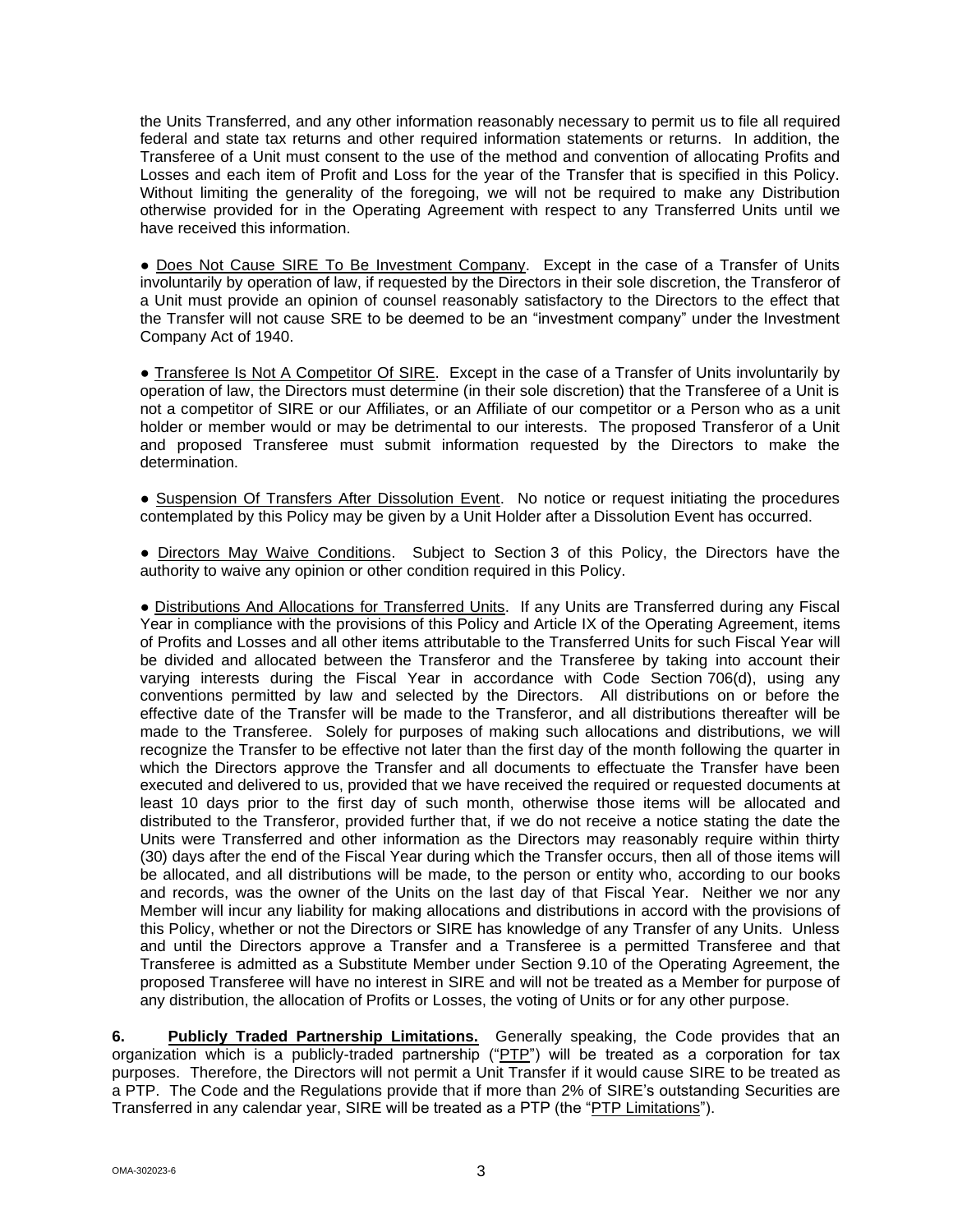The Code and the Regulations provide that some Transfers are not counted toward the PTP Limitations, which are primarily the following (collectively, the "Exemptions"):

● A Transfer in which the basis of the Security is in the hands of the Transferee is determined, in whole or in part, by reference to its basis in the hands of the Transferor or is determined under Code §732 (such as a distribution from an entity taxed as a partnership to the partners).

● A Transfer at death, including Transfers from an estate or testamentary trust.

● A Transfer between members of a family, with family defined to include brothers and sisters, whether by the whole or half blood, spouse, ancestors (parents and grandparents only), and lineal descendants. Note that uncles, aunts and relatives through marriage are not included in this definition of "family." Therefore, a proposed Transfer where the Transferees are joint tenants will not fit within this Exemption, unless both joint tenants are related by family as defined in the Regulation.

● A Transfer involving the issuance of Securities by (or on behalf of) SIRE in exchange for cash, property, or services.

● A Transfer involving distributions from a retirement plan qualified under Code §401(a) or an individual retirement account.

● One or more Transfers by a Member and any related persons (within the meaning of Code §267(b) or §707(b)(1)) during any 30 calendar day period of Securities aggregating more than 2% of the total outstanding Securities.

● A Transfer representing in aggregate 50% or more of the total Securities in one transaction or a series of related transactions.

Generally speaking, the Directors will not permit a Private Unit Transfer if it does not meet one of the Exemptions. Since the PTP Limitations apply on a calendar year basis, there may be instances where the Directors may permit a Private Unit Transfer even if it does not meet one of the Exemptions, to the extent we otherwise fall within the PTP Limitations for that calendar year. For Private Unit Transfers, the Directors reserve the right to make its own determination as to whether (i) a proposed Transfer meets an Exemption, (ii) we will stay within the PTP Limitations for a calendar year, and (iii) it should not permit a Transfer in any event.

In addition, the Code provides that Transfers of up to 10% of SIRE's outstanding Securities in a calendar year through the QMS are not counted toward the PTP Limitations. For QMS Unit Transfers, the Directors reserve the right to make its own determination as to whether (i) a proposed QMS Unit Transfer does not exceed the 10% limit, (ii) we will stay within the PTP Limitations for a calendar year, and (iii) it should not permit a QMS Unit Transfer in any event.

#### **7. Conventions Respecting Unit Transfers.**

● *Ownership:* For purposes of effecting the Transfer of ownership in a Unit, unless otherwise determined by our Directors, any Transfer of a Unit will be deemed effective (the "Transfer Date") as of the first day of the month following the quarter in which: (i) the Transfer occurs (as determined under the Southwest Iowa Renewable Energy Ethanol Qualified Matching Service Manual for QMS Unit Transfers, or as reflected by the Private Unit Transfer Request and Agreement for Private Unit Transfers), (ii) the Transferee's name and address and the nature and extent of the Transfer are reflected in our records (including the Unit Holder Register), (iii) all other requirements imposed by the Directors for the Transfer have been satisfied and (iv) the Directors have approved the Transfer in accordance with this Policy and the terms of the Operating Agreement.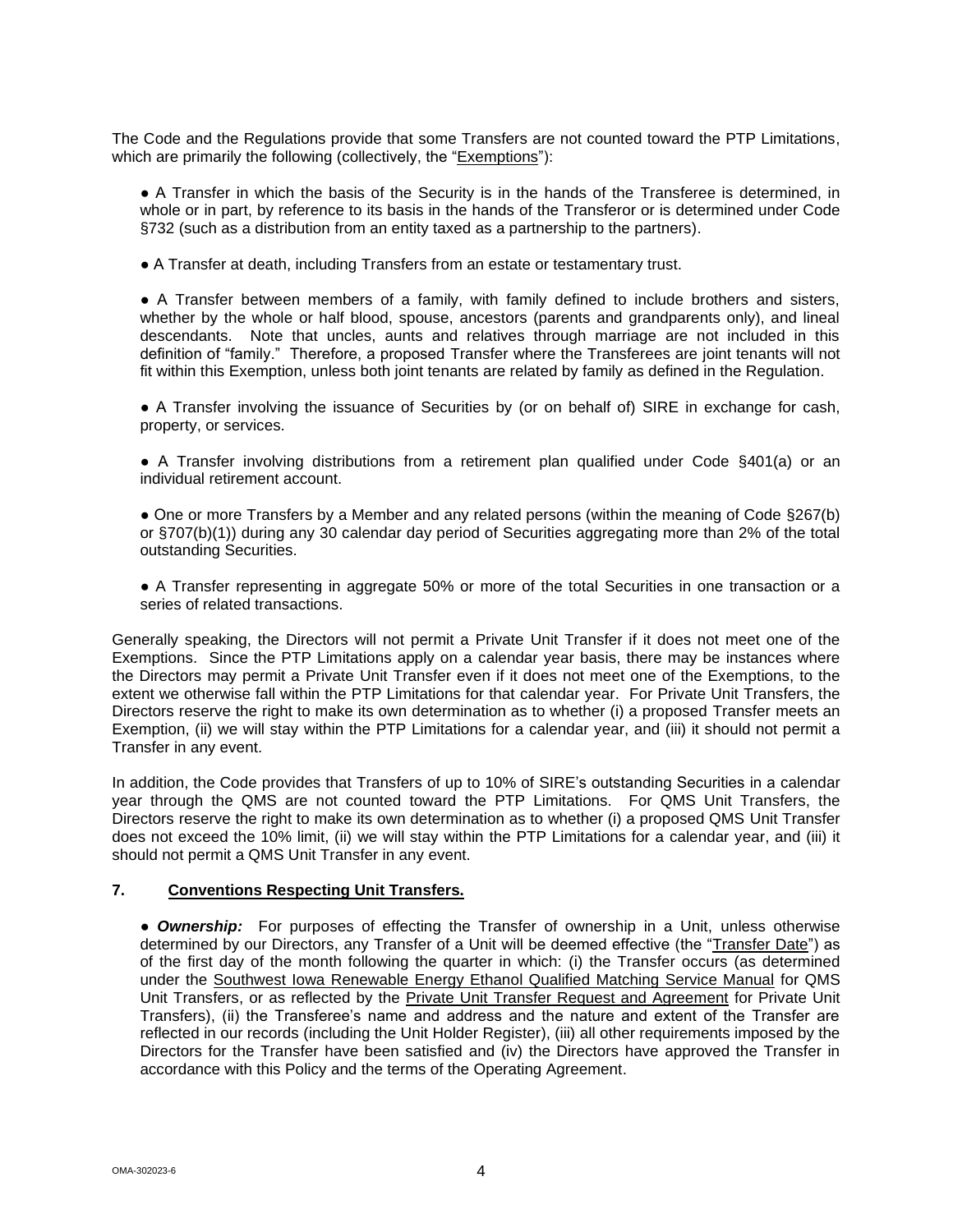• **Allocations:** For purposes of the allocation of items of our Profits, Losses, gains deductions and distributions (collectively, along with all company-related allocations under the Operating Agreement, the "Allocations"), the effective date of a Unit Transfer will be determined by reference to quarterly (on the basis of our Fiscal Year) interim periods ("Interim Periods"). On the first day of an Interim Period immediately after the Interim Period in which the Directors approve a Transfer (the "Allocation Date"), the Allocations will apply to such Unit(s) Transferred as follows: (i) on the Allocation Date, all Allocations for the Transferred Unit(s) applicable on or after the Allocation Date will apply to the Transferee, and (ii) prior to the Allocation Date, regardless of the Transfer Date, all Allocations for the Transferred Unit(s) will be allocated or distributed, as applicable, to the Transferor.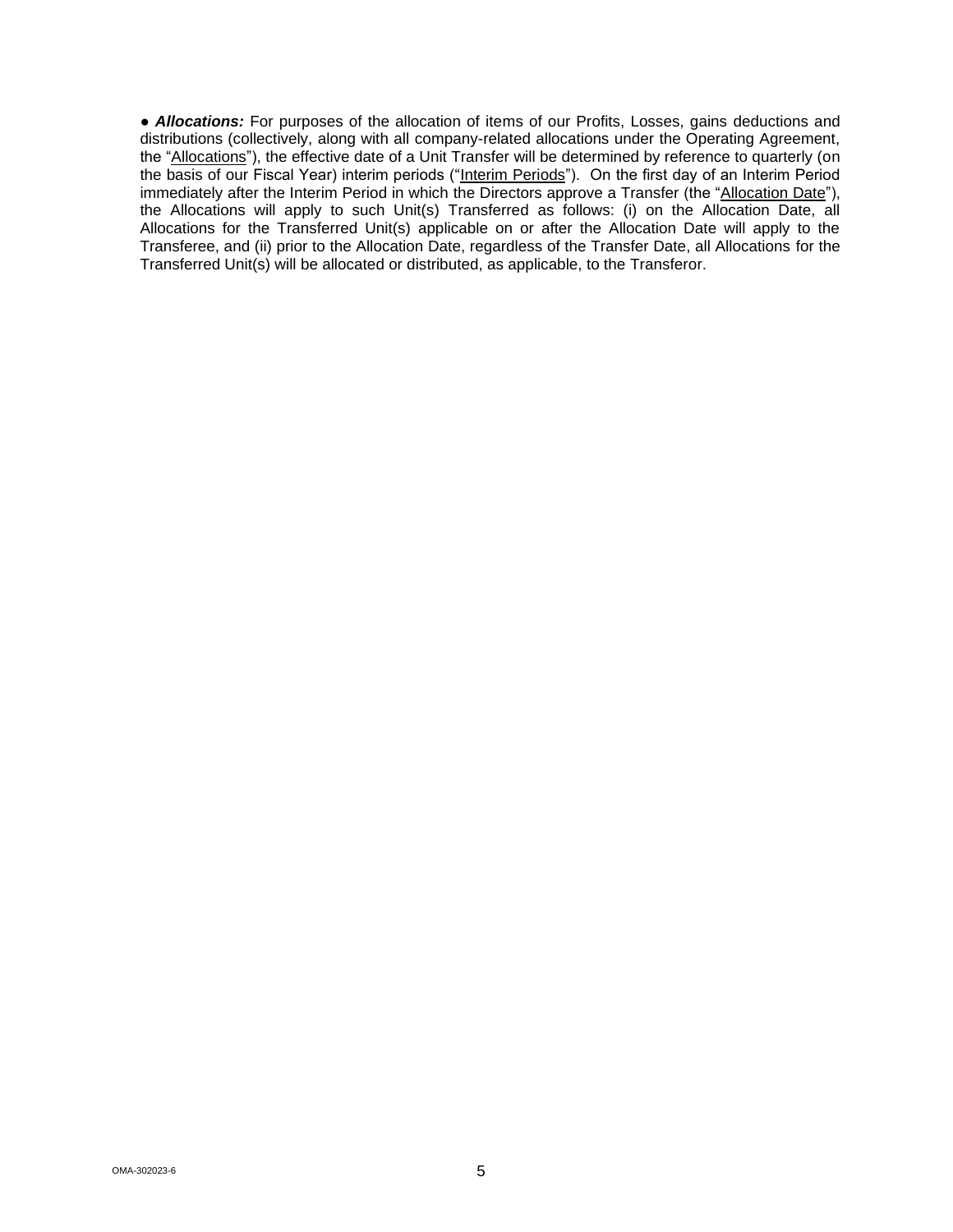## **Appendix 1 to Unit Transfer Policy**

#### **Southwest Iowa Renewable Energy, LLC Qualified Matching Service Manual** *Effective December 17, 2021*

#### **I. Purpose and Overview.**

Under the Trading Service Agreement dated November 20, 2009 between Southwest Iowa Renewable Energy, LLC ("SIRE") and FNC Ag Stock, LLC ("FNC"), SIRE and FNC hereby agree to the following rules and procedures for the trading of SIRE's Membership Units ("Securities") through the Qualified Matching Service established by SIRE and operated by FNC (the "QMS") under the terms of this Qualified Matching Service Manual ("Manual"). All terms not otherwise defined below have the meaning given to them in the SIRE's Fifth Amended and Restated Operating Agreement dated June 19, 2020 as may be amended from time to time (the "Operating Agreement").

SIRE must limit trading of its Securities to preserve its pass-through tax status. Members will be allowed to sell their Membership Units through the QMS (a "QMS Unit Transfer"). Transfers that are not made through the QMS (a "Private Unit Transfer") may be made under the requirements of this Unit Transfer Policy (the "Transfer Policy"). Please see Appendix 2 to the Transfer Policy for Private Unit Transfers of Units. Members should review the provisions of the Transfer Policy on SIRE's website (www.sireethanol.com) for further guidance. All unauthorized trades or Transfers of Securities will be void.

#### **II. Summary of Important Terms of the QMS.**

#### *Transfer*  Membership Units

- *Limitations* No Member may Transfer any Unit if, in the determination of SIRE's Directors (or a committee thereof)), such Transfer would cause SIRE to be treated as a publiclytraded partnership ("PTP") under the Internal Revenue Code of 1986, as amended (the "Code"). No more than 10% of SIRE's outstanding Securities may be traded through the QMS in any calendar year. If the 10% limit is reached, no further trading will be authorized until after the end of the year. *See §4 of the Transfer Policy*. The Directors may elect in its sole discretion not to recognize any Transfer unless and until (i) SIRE has received a satisfactory opinion of counsel that the Transfer may be lawfully made without registration under applicable state and federal securities laws and that the Transfer will not cause SIRE to be treated as a PTP and (ii) all documents of conveyance are executed and delivered to SIRE, including the Transferor's Membership Unit Certificate. *See §3 of the Transfer Policy.*
- *New*  All new Members purchasing Membership Units through the QMS must sign a *Members* counterpart signature page to the Operating Agreement. The signature page is available on SIRE's website.
	- *Trading Periods* The Directors will consider Transfers once per calendar quarter. All Transfers that are approved will be effected on the first day of the following quarter, except when an offer to sell is posted in the last 45 days of a quarter and is matched with an offer to buy, in which case the Transfers are approved the next following quarter. The quarters begin on January 1, April 1, July 1 and October 1 of each calendar year. *See §5 of the Transfer Policy and §§V and VII(H) below.*
- *Pledged*  If you have pledged your Securities to secure a loan, you must get a signed consent *Units* from your lender to sell your Securities. The escrow agent will make the check for the sale proceeds payable to both you and the lender upon written request by the lender. *See §VII(D)(6) below.*
- *Operation of the QMS* SIRE has engaged FNC to operate the QMS for SIRE's Securities. You may not sell or Transfer SIRE's Membership Units other than through this QMS or through a Private Unit Transfer under the Private Unit Transfer Request and Agreement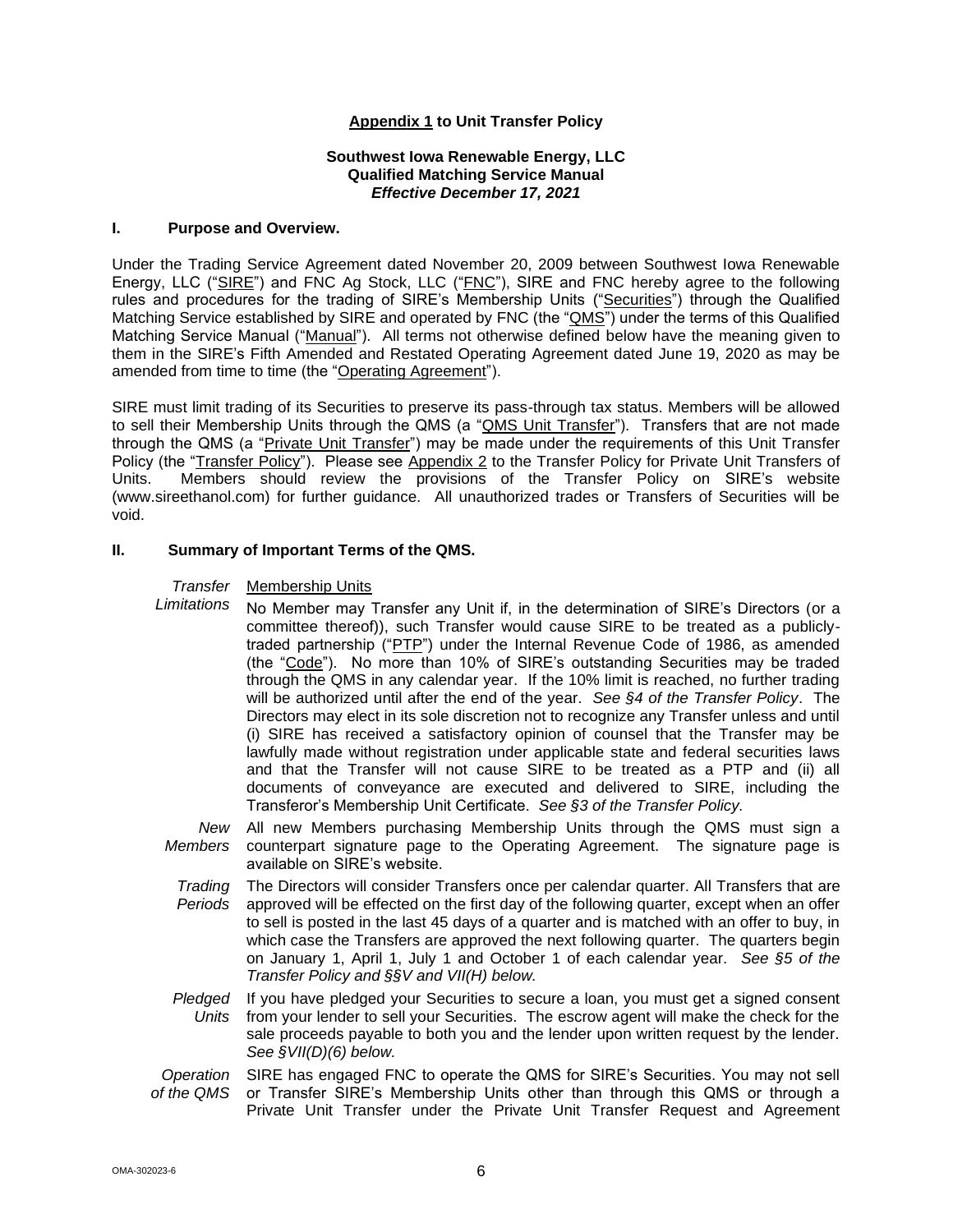contained as Appendix 2 to the Transfer Policy. Sellers must pay FNC a commission of 3% of the purchase price for each QMS Unit Transfer, with a minimum commission of \$250.00 per transaction. Offers to buy or sell Securities through the QMS are nonbinding until a written contract for sale has been executed. All offers to buy and sell Units remain subject to authorization by the Directors as provided in the Operating Agreement.

● Offers to buy or sell Securities through the QMS are non-binding until a written Contract for Sale with FNC ("Sale Contract") has been executed by both parties. FNC's form of Sale Contract can be found on SIRE's website. All matched offers to buy and sell remain subject to authorization by SIRE and any Transfer agent SIRE appoints (the "Transfer Agent"). *See §3 of the Transfer Policy and §VII(D) below.*

● Persons interested in buying Securities or selling their Securities through the QMS should contact FNC at 1-(855) 827-7391 to complete a listing agreement (for sellers) with FNC ("Listing Agreement") or place a bid (for buyers). FNC's form of Listing Agreement is available on SIRE's website. You must indicate the price and number of Membership Units you desire to buy or sell in whole Unit (for Membership Units) increments. Offers to buy or sell Securities will be made available by FNC upon request and available listings, recent sales and offers to purchase will be posted on FNC's website at [www.fncagstock.com.](http://www.fncagstock.com/) *See §VI below.*

● FNC will match bids with the listed offers for sale on a daily basis (with the exception of weekends and holidays), except that bids may not be matched with offers to sell until the Securities have been listed for at least 15 days. In matching offers, preference is generally given first to the lowest priced offers to sell or the highest bid price, then in the order received. The purchase price will be the buyer's bid price. *See §V(K) below.*

• When an offer to sell is matched with a bid, FNC will contact the buyer and seller by telephone to confirm the sale and then send buyer the Sale Contract. The buyer must return the signed Sale Contract to FNC within 10 business days with a 100% deposit of the purchase price plus the counterpart signature page to the Operating Agreement (if Transferring Membership Units) and other documentation, if applicable. The purchase price deposit will be held by the independent escrow agent engaged by SIRE, Alerus Financial ("Escrow Agent") until the sale is completed. *See §VII(D) below.*

● After FNC receives the buyer's Sale Contract and deposit, FNC will send the Sale Contract to the seller who must sign and return it to FNC within 10 business days with his/her Membership Unit Certificate(s) (or a Lost Certificate Affidavit), for the Transfer of Membership Units. SIRE's form of Lost Certificate Affidavit is available on its website. In the Listing Agreement, the seller agrees to pay FNC's commission if the seller fails to sign and return these documents as required. *See §VII(D) below.*

● Approximately 30 days prior to the end of each quarter, FNC will submit to the Transfer Agent the Sales Contracts and related documentation to confirm compliance with all Operating Agreement restrictions (for the Transfer of Membership Units), including Director approval. *See §VII(F) below.*

• If the sale of Membership Units is authorized by the Directors, the Transfer Agent will reissue the Membership Units to the buyer and inform FNC to direct the Escrow Agent to disburse the net sale proceeds to the seller, after payment of FNC's commission. If the sale is not authorized, the purchase price will be returned to the buyer and no commission will be charged. *See §VII(D) below.*

• Offers to sell and offers to buy may not be listed on the QMS any longer than 120 days. After an offer to sell or buy has been listed for 120 days, it will be removed. A buyer may repost his or her offer to buy immediately; however, a seller will not be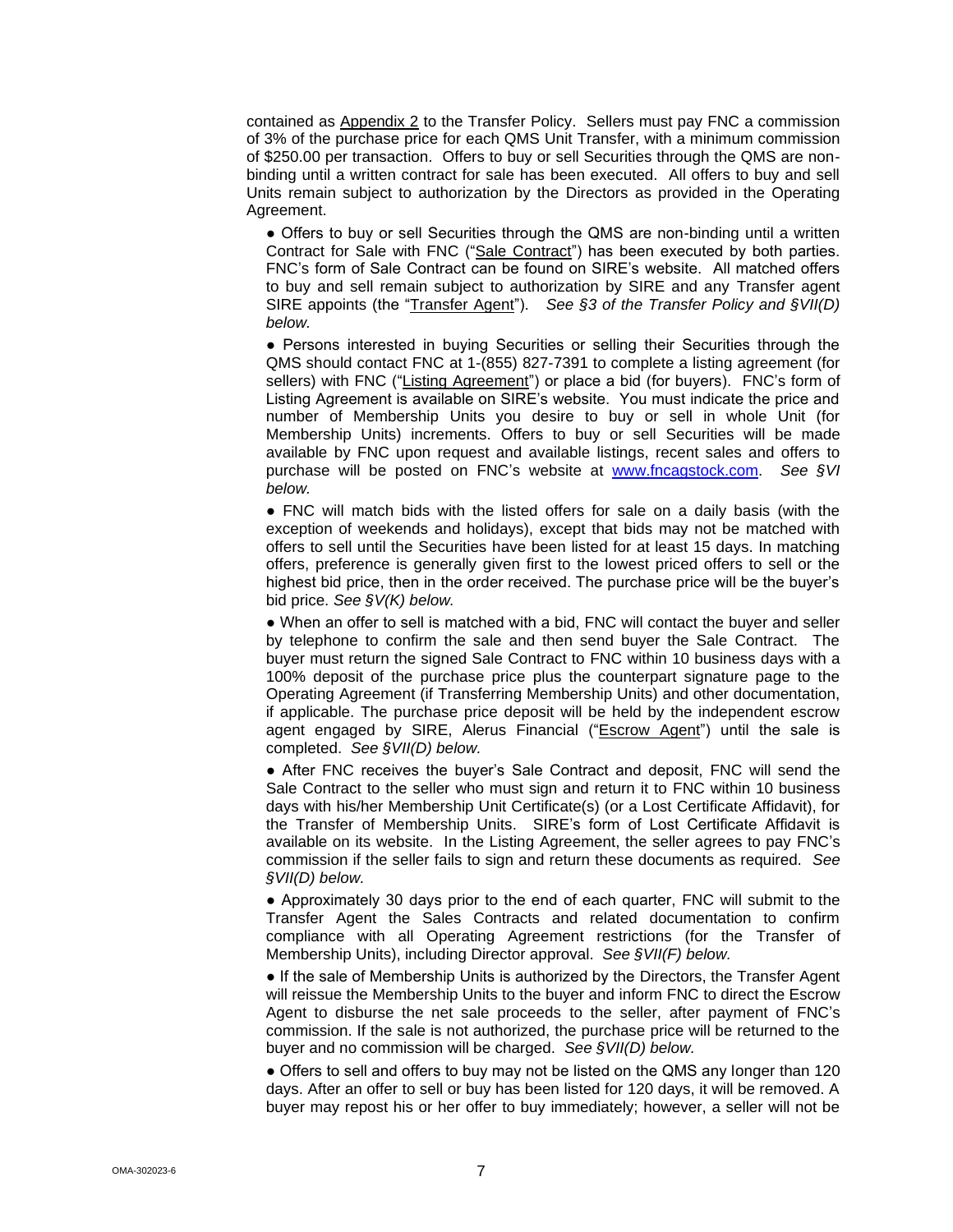able to list any Membership Units for sale for at least 60 days after the offer is removed. *See §§VI(M) & (N) below.*

#### **III. QMS Schedule.**

The following is the schedule of key dates throughout the year for trades effected through the QMS. QMS participants should also review §§V-VII below for more detailed explanations of the various deadlines, as the following dates are provided for guidance only and may vary. Please note that the effective date of any Transfer of Membership Units is subject to the terms of the Operating Agreement.

| Activity                                                                                     | Quarter 1   | Quarter 2 | Quarter 3       | Quarter 4      |
|----------------------------------------------------------------------------------------------|-------------|-----------|-----------------|----------------|
| First day of quarter                                                                         | January 1   | April 1   | July 1          | October 1      |
| Deadline to submit offers to sell that can<br>be approved during quarter if matched:         | February 13 | May 16    | August 16       | November<br>15 |
| Deadline to submit offers to purchase for<br>match to be approved during quarter†:           | February 28 | May 31    | August 31       | November<br>30 |
| Deadline for FNC to submit required<br>documentation to Transfer Agent for<br>authorization: | March 17    | June 16   | September<br>15 | December<br>15 |
| Effective date of trades authorized by<br>Transfer Agent in prior quarter:                   | April 1     | July 1    | October 1       | January 1      |

†May be waived in FNC's discretion if other sale conditions met.

#### **IV. Terms and Conditions of Use.**

- A. Brokers and dealers may not use the QMS to purchase or sell Securities for the accounts of others.
- B. There is no charge to buyers or sellers to register or post Securities on the QMS; however, sellers will be charged a commission for completed transactions which is described below. Interested buyers and sellers should carefully read and follow the instructions provided below.
- C. None of the Securities are listed on a national securities exchange or other regulated securities market.
- D. The information contained in the QMS does not consist of firm quotes, but rather merely lists the names, addresses and telephone numbers of interested sellers and buyers, the number of Securities offered or desired to be purchased, and the price at which the proposed transaction would occur. SIRE will not assure that any particular transaction will occur as to any particular number of Units. All the transactions must be executed independent of SIRE or any of its affiliates.
- E. This Manual may be revised from time to time in the discretion of SIRE and in coordination with FNC. The most current version will always be available on SIRE's website, or upon request to SIRE or FNC. Buyers and sellers should confirm that they are referring to the most current version of this Manual when using the QMS.
- F. All applicable state and federal securities laws, including registration requirements, apply to any offer made or transaction consummated using the QMS. In addition, the Securities Exchange Act of 1934 obliges persons acquiring beneficial ownership of 5% or more of SIRE's Membership Units to file specified reports. Buyers and Sellers—and not SIRE—are responsible for compliance with applicable securities laws.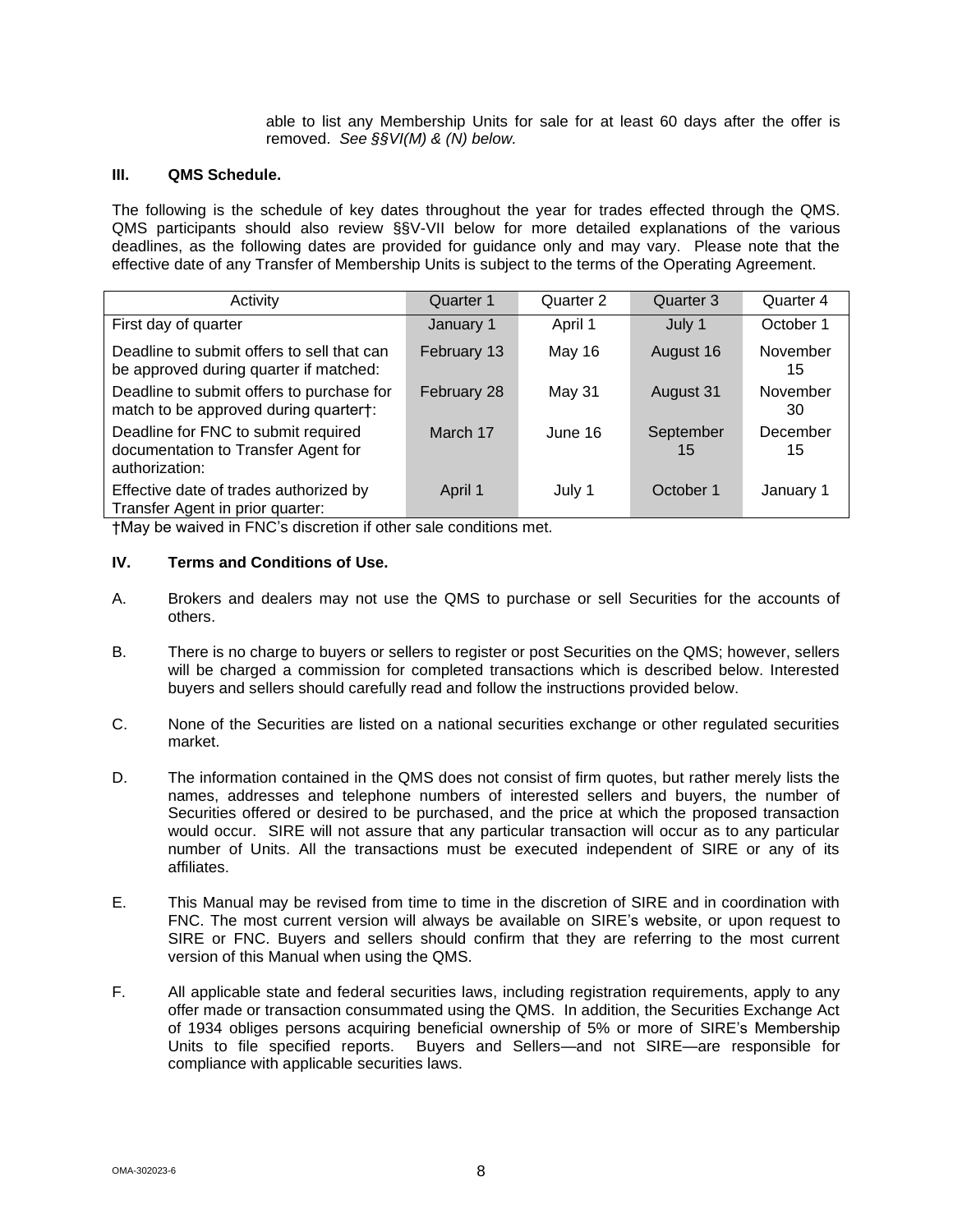- G. "Two-sided quotes" in which a person indicates a bid to buy at one price and an offer to sell at another price are prohibited.
- H. SIRE will act as Transfer Agent and can be contacted at:

Southwest Iowa Renewable Energy, LLC Attention: Transfers 10868 189th Street Council Bluffs, Iowa 51503

- I. Any person that is a broker-dealer or an associated person of a broker-dealer or who has a state securities license is responsible for identifying that fact.
- J. By accessing the QMS, the buyer and seller of the Securities agree to fully indemnify, defend and hold harmless SIRE and its directors, employees, agents and members from any and all claims arising out of participation with its appearing on the QMS.
- K. The Securities appearing on the QMS are illiquid and inherently risky. Therefore, a prospective investor must understand that he/she/it must be able to withstand the total loss of their investment. Prospective investors should carefully review SIRE's reports filed with the Securities and Exchange Commission ("SEC"), including the risk factors SIRE has identified as important respecting its Securities and business which are described in SIRE's last Report on Form 10-K, as may be updated in a Report on Form 10-Q by SIRE. Prospective investors can locate these reports either on SIRE's website or the SEC's website (www.sec.gov).
- L. The Securities listed on the QMS are not endorsed by any regulatory authority. The fact that the sale of the Securities may have been registered with a state regulatory agency and/or the SEC does not constitute an endorsement by any regulatory body. Any representation to the contrary is a criminal offense.
- M. The appearance of Securities on the QMS does not constitute an offer to sell nor solicitation of an offer to buy Securities by SIRE. All transactions in Securities through the QMS are solely made between the sellers and buyers.

## **V. Trading Periods.**

Sellers may post offers to sell Securities (also referred to as the "ask price") and purchasers may post offers to purchase Securities (also referred to as the "bid price") on the QMS during any business day of the year. Offers to sell will be matched with offers to purchase on a rolling, daily basis after the offer to sell has been posted for at least 15 days. Trades will be completed four times a year on the first day of each quarter beginning on January 1, April 1, July 1 and October 1. Trades for Units will be coordinated upon final notification of acceptance from SIRE's Transfer Agent.

#### **VI. General Rules and Procedures.**

A. *Questions About the QMS.* Questions regarding registration, buying and selling on the QMS should be directed to FNC as follows, or please refer to FNC's website (www.fncagstock.com) for contact information:

| Telephone: | (855) 827-7391 or |
|------------|-------------------|
|            | (701) 780-2828    |
| Fax:       | (701) 757-0889    |

B. *Questions About SIRE and Investor Information.* Questions regarding SIRE should be directed to:

Telephone: (712) 366-0392 or (877) 366-2480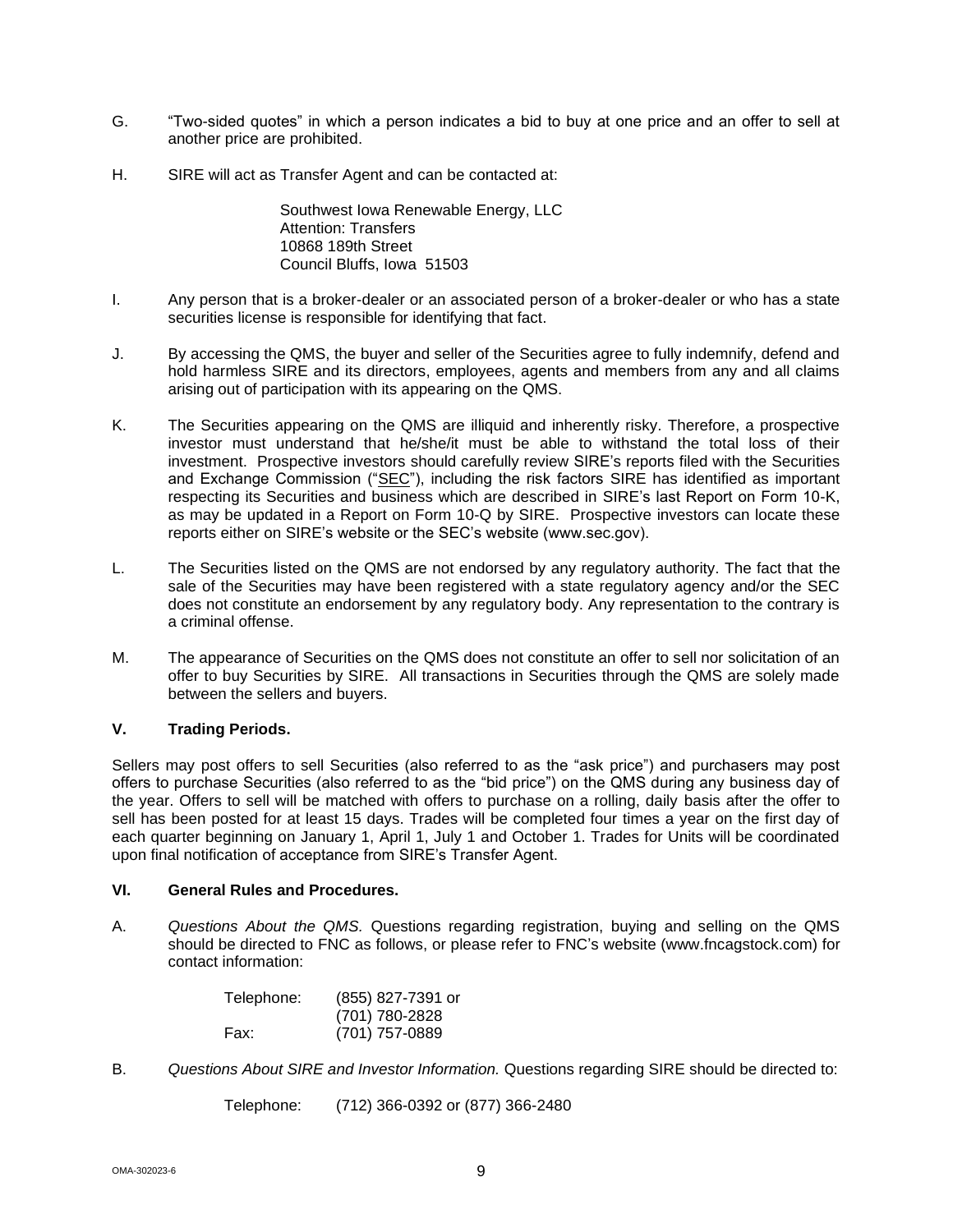Fax: (712) 366-0394

C. *Access to Offers to Sell or Purchase.* Interested buyers and sellers may contact FNC for purposes of buying and selling Securities as follows:

Offers to sell or purchase shall be posted to the QMS only after the submission to FNC of a fully competed Listing Agreement (described more fully in §VI below).

FNC will provide, orally or in writing, to persons that inquire, all offers to sell or purchase posted to the QMS as of the day of the inquiry. FNC will provide such information, either orally or in writing, within a reasonable period of time following the request.

- D. *Non-firm quotes.* All offers to sell and purchase posted to the QMS will be considered non-firm.
- E. *Communication of Offers to Purchase and Sell.* Offers to purchase and sell must be communicated to a registered representative of FNC by telephone or in person no later than 5:00 p.m. (C.S.T.) of any business day or by 3:30 p.m. when oral bidding will be required per Section VI(K) (matching order roles). Communication to FNC of said offers by email, voice mail, or otherwise is prohibited.
- F. *Increments.* Offers to sell and offers to purchase Membership Units must be made in whole Unit increments and a purchase price per Membership Units in whole dollars and cents. No offer to sell or purchase of partial or fractionalized Membership Units may be posted to the QMS.
- G. *Waiting period.* An offer to purchase may not be accepted by the seller prior to the 15th calendar day after the offer to sell is posted to the QMS.
- H. *Modification of offers.* An offer to sell may be modified by the seller at any time, subject however to the restriction that an offer to purchase cannot be accepted by a seller prior to the 15th calendar day after the modified offer to sell is posted to the QMS. Any modification will not alter or extend the 120-day maximum period the Securities can be posted for sale by the QMS. If FNC communicates to a seller an offer to purchase and the offer to purchase is at a bid price equal to or above the seller's ask price, and if the seller declines to accept the offer to purchase for the bid price, seller will either set a new ask price (non-firm) or request cancellation of the offer to sell. If the seller sets a new ask price (non-firm), the seller's ask price will not be eligible for acceptance until the 15th day after which the modified offer is communicated to FNC and posted to the QMS.
- J. *Cancellation of offers.* Sellers may cancel an offer to sell at any time prior to his/her/its acceptance of an offer to purchase. All offers to purchase (bids) may be cancelled by contacting FNC by telephone or in writing at any time prior to an agreement for sale being reached by seller and purchaser (communication of an offer and acceptance).
- K. *QMS order rules.* Matching of offers to sell and offers to purchase for Securities are governed by the following rules:
	- 1. An offer to sell will not be eligible for matching and acceptance with an offer to purchase before the 15th calendar day of the offer to sell being posted to the QMS.
	- 2. For multiple offers to purchase, the offer to purchase with the highest bid price will have the first opportunity for matching.
	- 3. For multiple offers to purchase which are at or above an asking price eligible for matching and which are posted between the 1st and 15th calendar day after an offer to sell has been posted to the QMS, FNC will make reasonable efforts to contact all such bidders at the end of the day of the 15th calendar day, and inform them of the multiple bids, and offer each bidder the opportunity to bid until the tie is broken.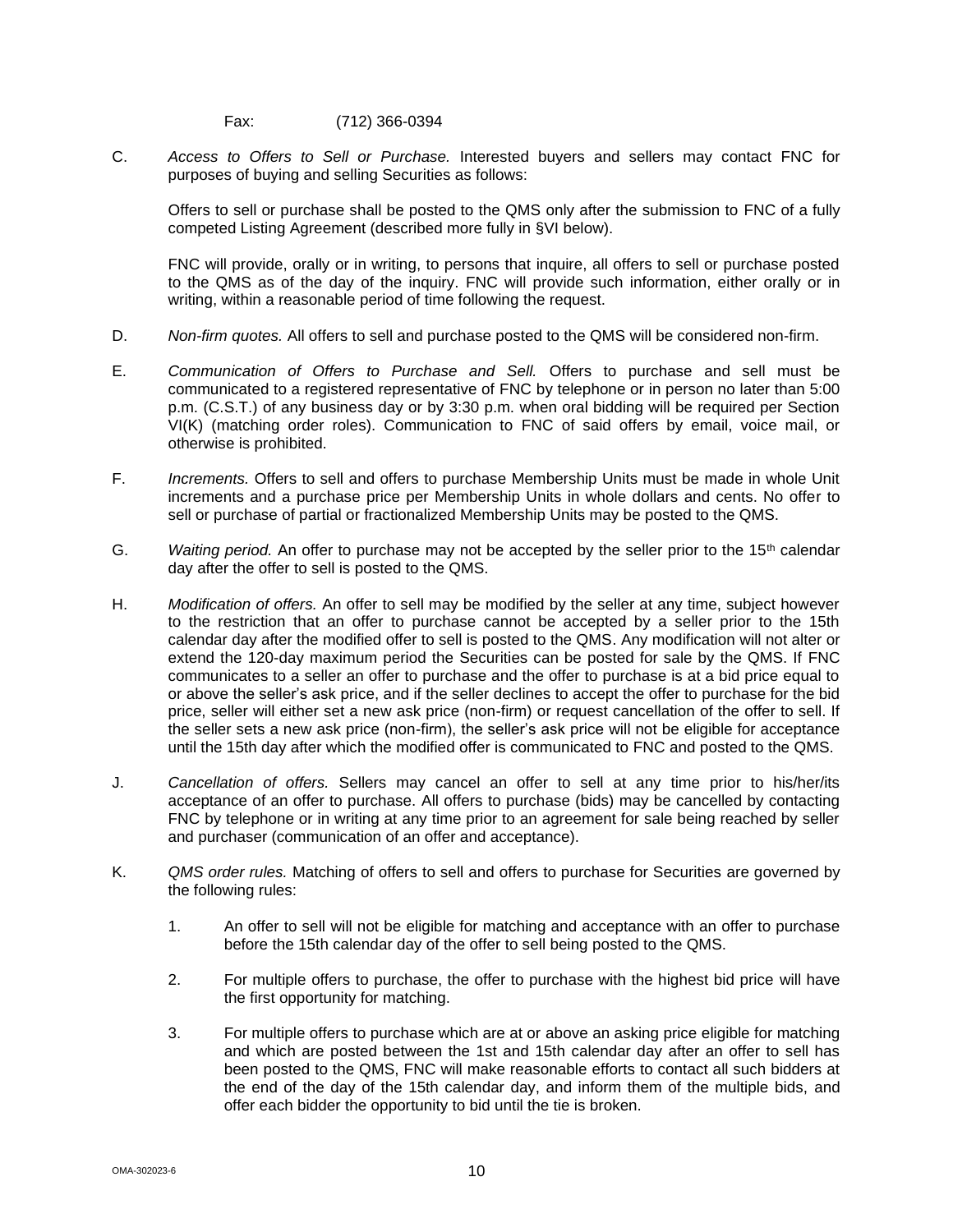- 4. For multiple offers to sell, the offer to sell with the lowest asking price posted to the QMS will have the first opportunity for matching.
- 5. For multiple sellers at same asking price, the seller who posted the offer to sell Securities first in time has priority. For multiple purchasers at the same bid price, a purchaser who posted an offer to purchase first in time has priority.
- 6. After price and time, precedence is given to the seller or purchaser with the largest order.
- 7. If priority cannot be established by price, timing or order quantity a prevailing seller or purchaser is selected at the discretion of FNC.
- L. *Closing date; Purchase Price.* Closing of the sale, at which time the net proceeds will be forwarded to the seller, will not take place prior to 45 days after the offer to sell is posted to the QMS. The purchase price for each sale will be the bid price stated in the offer to purchase that is matched with the offer to sell.
- M. *Removal*. Offers to sell and offers to purchase may be posted to and listed on the QMS for a maximum of 120 days. Any offer to sell or purchase that has not been matched at the end of the 120 days will be removed from the QMS.
- N. *Eligibility for future posting.* A seller whose offer to sell has not been matched within 120 days and consequently whose offer to sell has been removed from the QMS will not be eligible to post a new or subsequent offer to sell unless and until 60 calendar days have expired from the date of the previous offer to sell was removed from the QMS. Purchasers will be eligible to repost any offer to purchase immediately after it is removed.

#### **VII. Trading, Payment and Transfer Procedures.**

- A. *Listing Agreement.* To be eligible to sell Securities, the seller and FNC must sign a Listing Agreement authorizing FNC to seek a purchaser for Securities, as applicable. The Listing Agreement will specify and include the following:
	- Name, address, telephone number, social security number, date of birth, occupation, and employer name and address of the interested seller;
	- Number of Membership Units offered for sale;
	- Price at which Securities are offered for sale;
	- Expiration date;
	- Listing date;
	- Responsibilities and obligations of seller and FNC;
	- Obligation of FNC to secure 100% of purchase price; and
	- Sales commission rate and minimum commission.
- B. *Placing offers to purchase.* Prospective purchasers who desire to place an offer to purchase may contact FNC in person or by telephone. An offer to purchase may be made at the lowest listed asking price or any other price. Two-sided quotes in which a person indicates a bid to buy at one price and sell at another are prohibited.
- C. *Communication offer to purchase to seller.* Once an offer to purchase is made that equals or exceeds the asking price of one or more listed offers for sale, the eligible offer to purchase is communicated to the seller having the lowest asking price for readily available Securities in accordance with the matching order rules as described above. FNC will use reasonable efforts to contact eligible sellers; however, if FNC is unable to make contact with a seller within a reasonable time according to its best judgment, FNC will communicate the offer to next eligible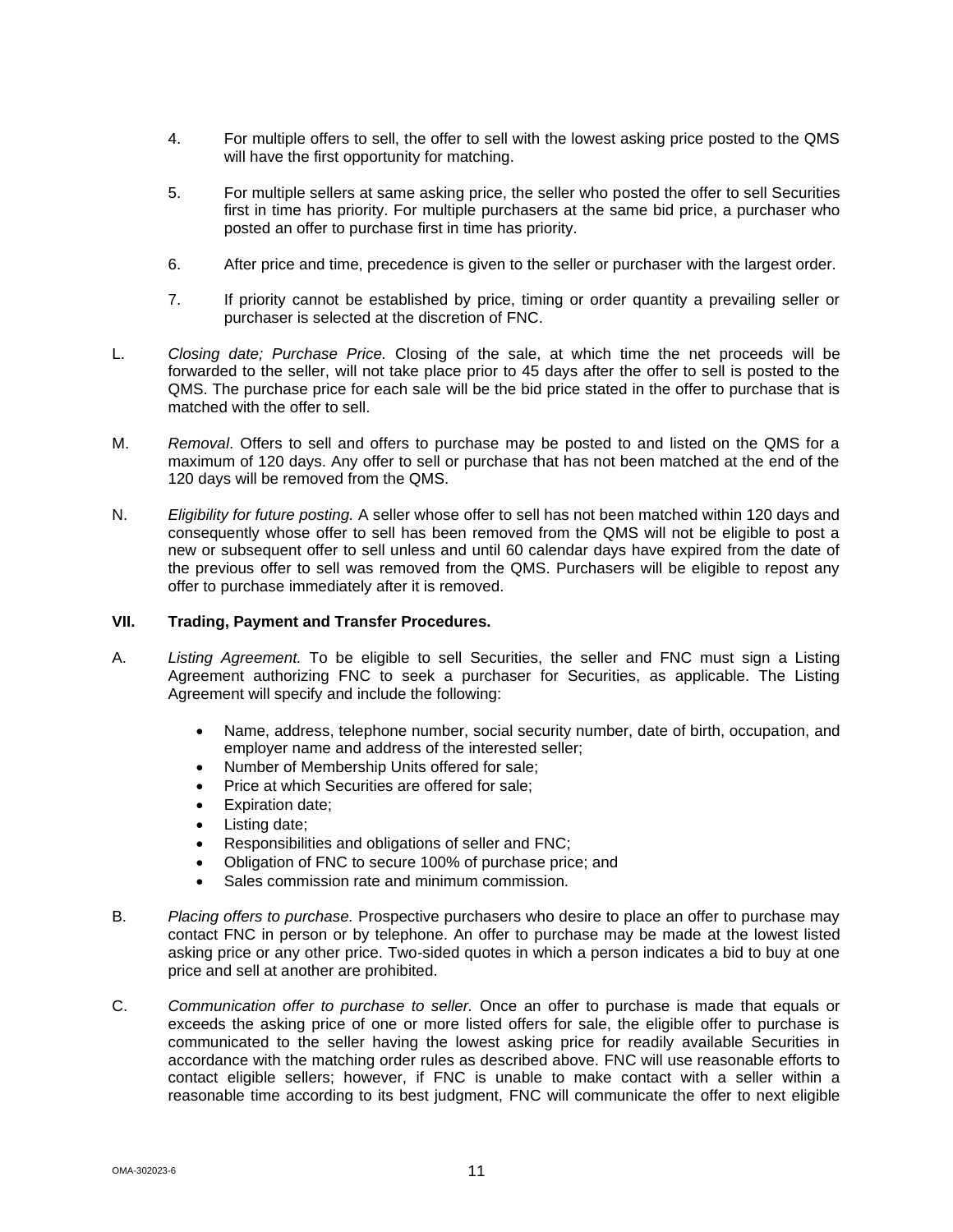seller. After communication of offer to purchase to seller, if the offer to purchase is at or above the posted asking price, the seller has the option to accept or reject the offer to purchase.

- D. *Contract for Sale.*
	- 1. Upon verbal agreement for sale between a purchaser and seller, FNC will generate and send to purchaser a Contract for Sale and a counterpart signature page to the Operating Agreement (if the Transfer is of Membership Units).
	- 2. Purchaser will be obligated to fully execute and return to FNC the Contract for Sale, an earnest money deposit of 100% of the accepted purchase price (check made payable to "Alerus Financial, Escrow Agent") and, if the Transfer is of Membership Units, then an executed Operating Agreement signature page if a new member of SIRE, in any event within 10 days of receipt of the Contract for Sale.
	- 3. Upon receipt of the purchaser's executed Contract for Sale and earnest money, FNC will immediately deposit the earnest money into a non-interest bearing escrow account at Alerus Financial ("Escrow Agent") and forward the Contract for Sale to the seller for signature.
	- 4. Within 10 days of the date of receipt of the Contract for Sale, Seller must (i) execute and return to FNC the Contract for Sale; and send to SIRE the Membership Unit Certificate(s) (or a satisfactory Lost Certificate Affidavit, available on SIRE's website).
	- 5. In the event the Seller granted to a lender a security interest in the Securities, the Seller is required to provide proof of the lender's consent and any Transfer instructions with the Contract for Sale. At the time of closing, the Securities must be free and clear of any lien, encumbrance, pledge or security interest.
- E. *Notification.*

Upon receipt of the fully executed documents from the seller and funds from the purchaser, FNC will forward to the Transfer Agent the Contract for Sale and Operating Agreement membership signature page. The Transfer Agent will then confirm with FNC the Directors' approval of the completed transaction.

## F. *Completion of Sale.*

Upon receipt, FNC will forward to the Transfer Agent copies of all Contracts for Sale and other documents relating to each match of Units together with proof of purchaser's 100% remittance. Upon FNC's receipt of notice from the Transfer Agent that a Membership Unit Certificate is being issued to the purchaser, FNC will direct the Escrow Agent to Transfer the sale proceeds (purchase price minus commission) to the seller on the effective date (see §VII(H) below). On or shortly following the effective date, the Transfer Agent will send the new Membership Unit Certificate to the purchaser. If any liens or restrictions on the Units prevent the Transfer Agent from processing the sale, FNC will direct the Escrow Agent to refund the entire amount deposited to the purchaser within 10 business days of receipt of notification of such determination.

- G. *FNC's commission.* Prior to the Escrow Agent's Transfer of the sale proceeds to the seller, the Escrow Agent will deduct an amount representing the sales commission and Transfer the commission to FNC. The commission will be 3% of the purchase price, but in no event less than \$250.00.
- H. *Trade effective date*. Subject to SIRE's Transfer Policy, all sales and Transfers will be effective on the first day of the quarter following a match if 45 days has expired since the offer to sell was posted, and upon fulfillment of all conditions required under the Operating Agreement (for the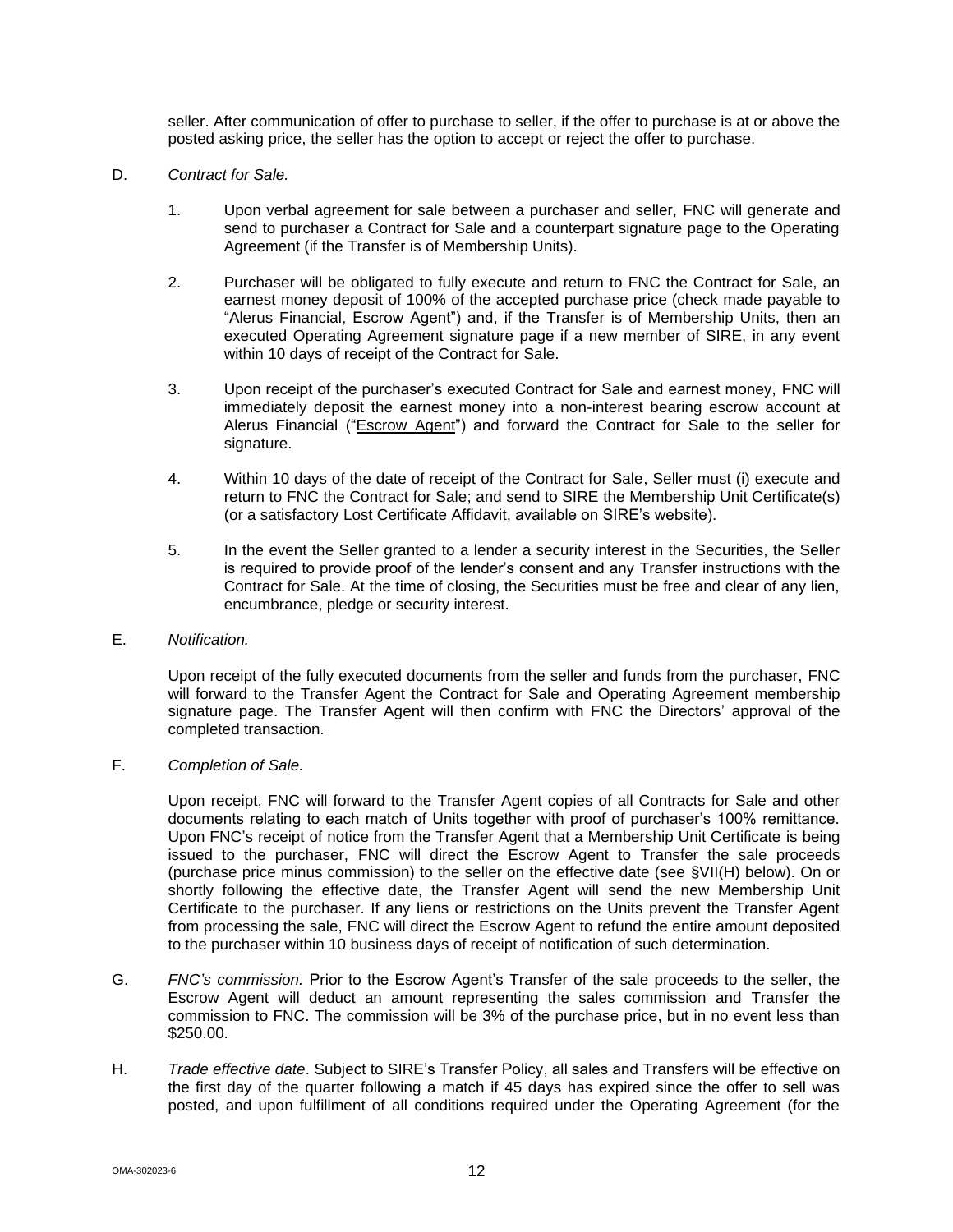Transfer of Membership Units). If the offer to sell is posted during the last 45 days of the quarter, the sale will be effective on the first day of the next following quarter, subject to the Transfer Policy. For example, if an offer to sell is submitted between January 1 and February 13, the Transfer will be effective on April 1 if buyer and seller meet the above delivery deadlines. On the other hand, if the offer to sell is posted after February 13, the trade will not be effective until July 1 even if all delivery deadlines are met. When Transferring Membership Units, the Transfer Policy specifies when Transfers are deemed effective for (i) ownership purposes and (ii) for purposes of allocating SIRE's profits and losses.

I. *Reporting Requirements.* Sales and purchases by SIRE officers, directors, and certain beneficial owners must be reported to the SEC within two days, and the acquisition of five percent or more of the Securities (including ownership of Securities by a group) must be reported to SIRE and the SEC within 10 days. These reporting requirements are obligations of the parties to the transactions, and not SIRE or FNC.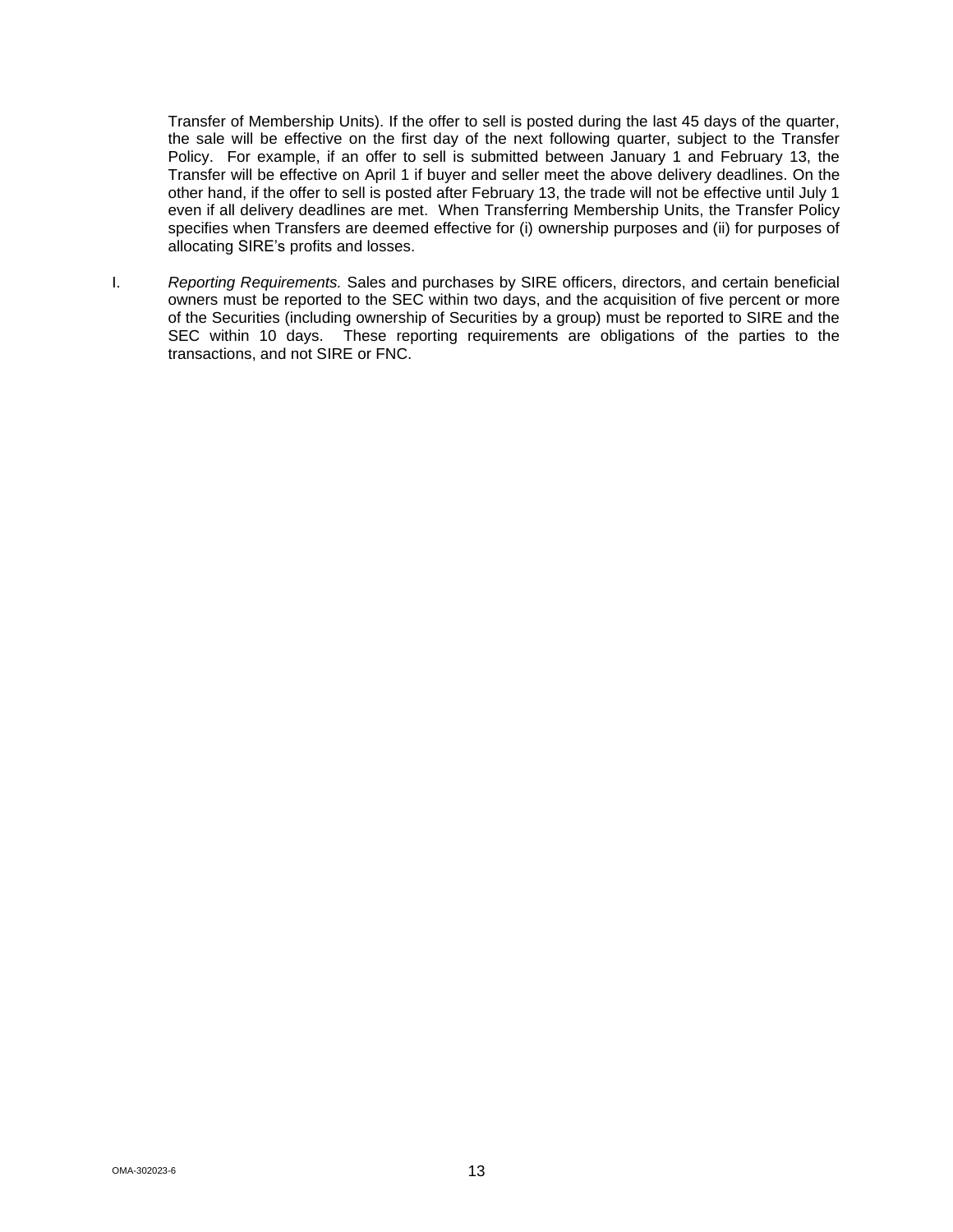## **Appendix 2 to Unit Transfer Policy**

## **PRIVATE UNIT TRANSFER REQUEST AND AGREEMENT**

THIS PRIVATE UNIT TRANSFER REQUEST AND AGREEMENT ("Agreement") is made and entered into as of the date provided on the signature page by and among Southwest Iowa Renewable Energy, LLC, an lowa limited liability company (the "Company"), the party(ies) identified below as the "Transferor(s)" ("Transferor"), and the party(ies) identified below as the "Transferee(s)" ("Transferee," together with Transferor, the "Transfer Parties"), with respect to the membership unit(s) of the Company Transferor wishes to Transfer to Transferee (the "Assigned Membership Units"). Unless otherwise provided herein, all capitalized terms shall have the meanings ascribed to them in the Fifth Amended and Restated Operating Agreement of the Company dated June 19, 2020 as the same may be amended from time to time (the "Operating Agreement").

For purposes of this Agreement, Membership Units are referred to as "Securities."

#### **1. Identification of the Transfer Parties and the Assigned Membership Units:**

## *Transferor(s) (units from):*

| Name (as on the                |                                                                                                                         |
|--------------------------------|-------------------------------------------------------------------------------------------------------------------------|
| certificate):                  |                                                                                                                         |
| <b>Social Security Number:</b> | <u> 1999 - Paris Albert III, presentant albert in 1990 - albert in 1990 - albert in 1990 - albert in 1990 - albert </u> |
| $-0r-$                         |                                                                                                                         |
| Tax Identification<br>Number:  |                                                                                                                         |
| Home Telephone<br>Number:      |                                                                                                                         |
| Work Telephone<br>Number:      |                                                                                                                         |
| Cell Phone                     |                                                                                                                         |
| Number:                        |                                                                                                                         |
| <b>Street Address:</b>         |                                                                                                                         |
|                                |                                                                                                                         |
| City:                          |                                                                                                                         |
|                                |                                                                                                                         |
| State:                         |                                                                                                                         |
|                                |                                                                                                                         |
| Zip Code:                      |                                                                                                                         |
| Email Address:                 |                                                                                                                         |
|                                |                                                                                                                         |
| Name (if held in               |                                                                                                                         |
| additional names):             |                                                                                                                         |
| <b>Social Security Number:</b> | $\bullet$ , $\bullet$ , $\bullet$ , $\bullet$ , $\bullet$ , $\bullet$                                                   |
| $-0r-$                         |                                                                                                                         |
| Tax Identification<br>Number:  |                                                                                                                         |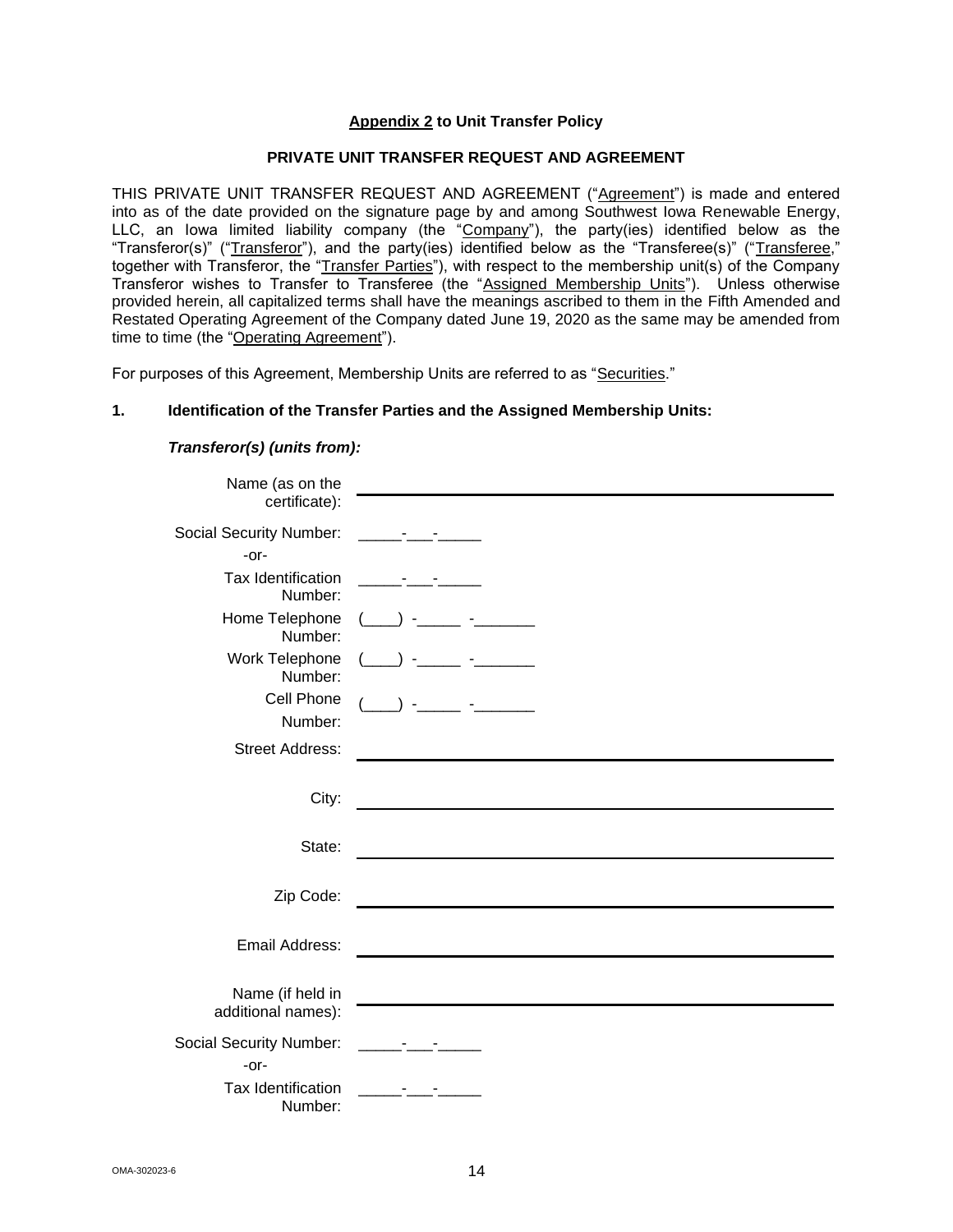| Home Telephone<br>Number:                             |                             |
|-------------------------------------------------------|-----------------------------|
| Work Telephone<br>Number:                             |                             |
| Cell Phone                                            |                             |
| Number:                                               |                             |
| <b>Street Address:</b>                                |                             |
|                                                       | City:                       |
| State:                                                |                             |
| Zip Code:                                             |                             |
| Email Address:                                        |                             |
| Transferee(s) (receiving units):                      |                             |
| Name: (as it should<br>appear on the<br>Certificate): | (One Transfer per document) |
| <b>Social Security</b><br>Number:                     |                             |
| $-0r-$                                                |                             |
| Tax Identification<br>Number:                         |                             |
| Home Telephone<br>Number:                             |                             |
| Work Telephone<br>Number:                             |                             |
| Cell Phone                                            |                             |
| Number:                                               |                             |
| <b>Street Address:</b>                                |                             |
| City:                                                 |                             |
| State:                                                |                             |
|                                                       |                             |
| Zip Code:                                             |                             |
| Email Address:                                        |                             |
| Name:                                                 |                             |
| Social Security<br>Number:                            |                             |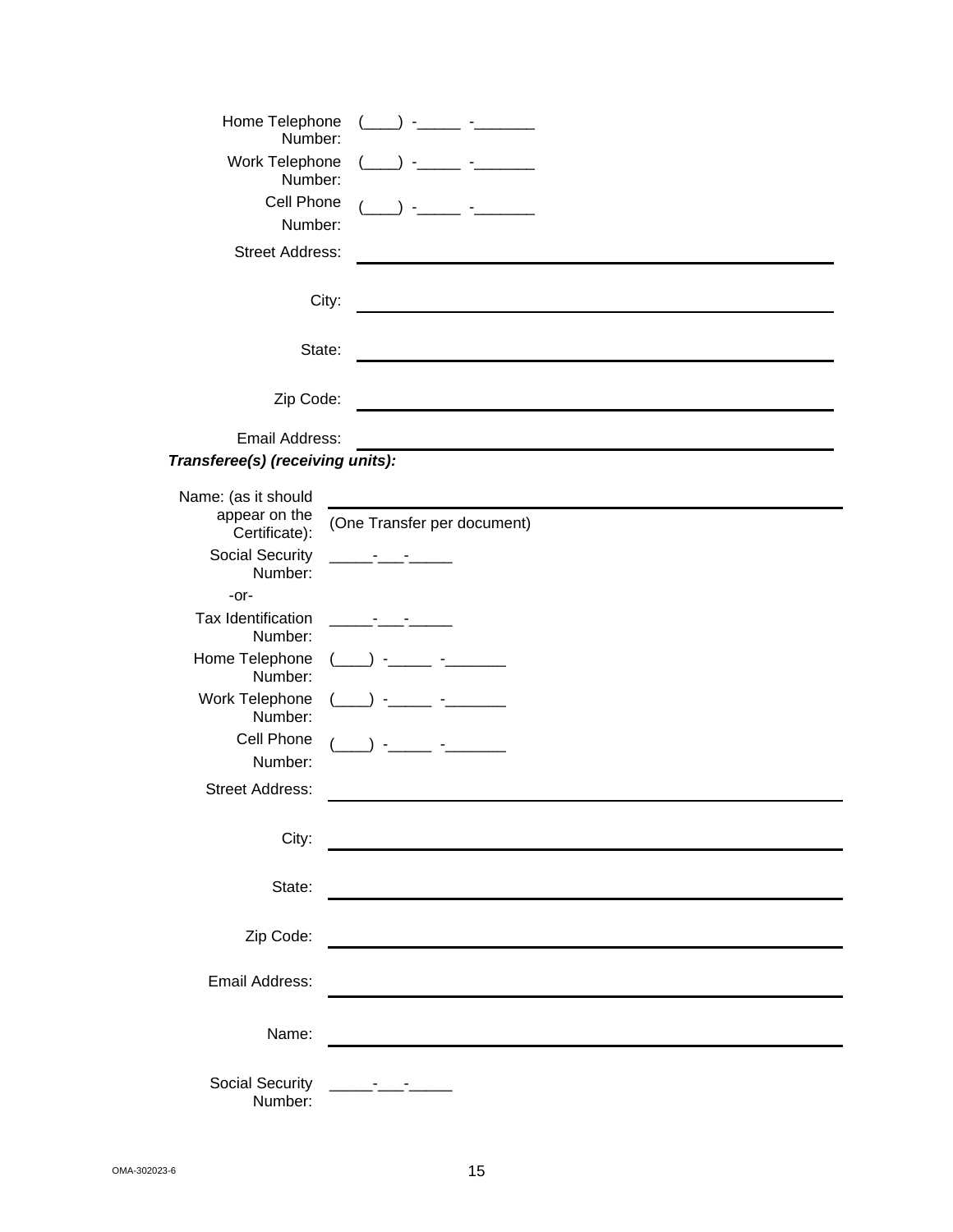| -or-                          |                                                                                                                                                                                                                                      |  |
|-------------------------------|--------------------------------------------------------------------------------------------------------------------------------------------------------------------------------------------------------------------------------------|--|
| Tax Identification<br>Number: | <u> 1999 - Andrea Station Books and the Station Books and the Station Books and the Station Books and the Station Books and the Station Books and the Station Books and the Station Books and the Station Books and the Station </u> |  |
| Home Telephone<br>Number:     | $($ )-<br><u> 1999 - John Stone</u>                                                                                                                                                                                                  |  |
| Work Telephone<br>Number:     | and the state of the state<br>$-$                                                                                                                                                                                                    |  |
| Cell Phone<br>Number:         | and the company of                                                                                                                                                                                                                   |  |
| <b>Street Address:</b>        |                                                                                                                                                                                                                                      |  |
| City:                         |                                                                                                                                                                                                                                      |  |
| State:                        |                                                                                                                                                                                                                                      |  |
| Zip Code:                     |                                                                                                                                                                                                                                      |  |
| Email Address:                |                                                                                                                                                                                                                                      |  |

## *Assigned Membership Unit(s):*

|                        |                              | Number of             |                         |
|------------------------|------------------------------|-----------------------|-------------------------|
|                        | Original Date(s) of the Unit | Membership Units to   | Number of Membership    |
| Membership Unit        | Certificate(s) to be         | be Transferred (whole | Units to be Retained by |
| Certificate Number(s): | Transferred:                 | Units only):          | Transferor(s) (if any): |

\_\_\_\_\_\_\_\_ \_\_\_\_\_\_\_\_\_\_\_\_\_\_\_ \_\_\_\_\_\_\_\_ \_\_\_\_\_\_\_\_

#### *Prior Transfers by Transferor:*

Has the Transferor ever Transferred Company Membership Units in the past?

 Yes  $\square$  No

If "Yes," please indicate *when* the Transferor last Transferred any Units, the *number* of Units Transferred, and to *who*. \_\_\_\_\_\_\_\_\_\_\_\_\_\_\_\_\_\_\_\_\_\_\_\_\_\_\_\_\_\_\_\_\_\_\_\_\_\_\_\_\_\_\_\_\_\_\_\_\_\_\_\_\_\_\_\_\_\_\_\_\_\_\_\_\_\_\_\_\_\_\_\_\_\_\_\_\_\_\_\_\_\_\_\_\_

## **2. Type of Transfer:**

Transferor requests the Directors of Company to approve the following type of Transfer (*check one*):

- $\Box$  A Transfer in which the basis of the Assigned Membership Units in the hands of the Transferee is determined, in whole or in part, by reference to its basis in the hands of the Transferor or is determined under Code Section 732, such as a gift.
- A Transfer at death, including Transfers from an estate or testamentary trust.
- $\Box$  A Transfer between members of a family, with family defined to include brothers and sisters, whether by the whole or half blood, spouse, ancestors (parents and grandparents only), and lineal descendants.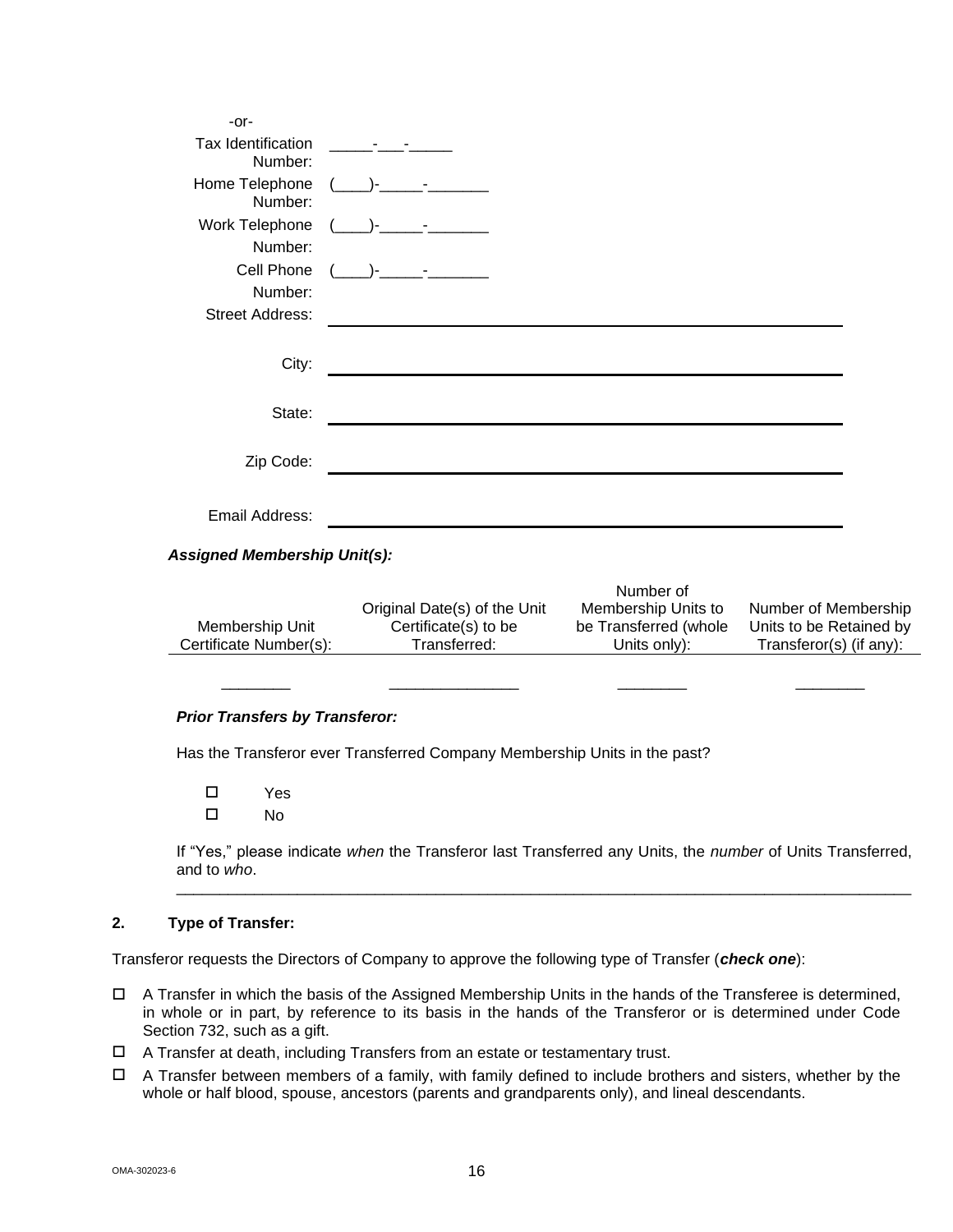Relationship of Transferee to Transferor: \_

\* Note that uncles, aunts and relatives through marriage are *not* included in this definition of "family," and accordingly, a Transfer to joint tenants, where one of the joint tenants is not otherwise so related, does not fit within this type of Transfer. Proposed Private Unit Transfers to joint tenants may only be made to the one spouse having the family relationship to the Transferor provided above.

- $\Box$  A Transfer involving distributions from a retirement plan qualified under Code Section 401(a) or an individual retirement account.
- $\Box$  One or more Transfers by a Member and any related persons (within the meaning of Code Sections 267(b) or 707(b)(1)) during any 30 calendar day period of Units aggregating more than 2% of the total outstanding Securities.
- A Transfer by one or more Members of Units representing in aggregate 50% or more of the total Securities in one transaction or a series of related transactions.
- $\square$  None of the above apply.
- Type of Ownership for new owners (Check appropriate box)

| Individual        | Partnerships                 | Employee Benefit Plan            | Other Tax Exempt<br>Entities |
|-------------------|------------------------------|----------------------------------|------------------------------|
| Joint Tenants     | Limited Liability<br>Company | Individual Retirement<br>Account | $C$ – Corporation            |
|                   |                              |                                  | $S$ – Corporation            |
| Tenants in Common | Trust                        | Keough Plan                      | <b>Other Taxable Entity</b>  |

Individuals, Joint Tenants and Tenants in Common are occasionally referred to collectively as "individual investors." All Joint Tenants or Tenants in Common must complete and sign separate Investor Suitability Questionnaire and Transfer of Unit agreements.

Partnerships, Limited Liability Companies, Corporations, Trusts and Other Taxable Entities are occasionally referred to collectively in these Subscription Documents as "Business Entities." Business Entities may be required to complete and sign a Business Entity Questionnaire.

Employee Benefit Plans, Individual Retirement Accounts, Keogh Plans and Other Tax Exempt Entities are occasionally referred to collectively in these Subscription Documents as "Tax Exempt Entities."

#### **3. Security Interests:**

Transferor certifies to the Company that (*choose one*):

- $\square$  Transferor has not granted to a lender a security interest in the Assigned Membership Units.
- $\Box$  Transferor has granted to a lender a security interest in the Assigned Membership Units and the lender's consent and Transfer instructions accompany this Private Unit Transfer Request and Agreement.

Transferee certifies to the Company that (*choose one*):

- $\Box$  Transferee has not granted to a lender a security interest in the Assigned Membership Units.
- $\Box$  Transferee has granted to a lender a security interest in the Assigned Membership Units.

#### **4. Documents Enclosed:**

Transferor and Transferee have enclosed all of the following documents, as applicable:

 $\Box$  Certificate(s) representing the Assigned Membership Units.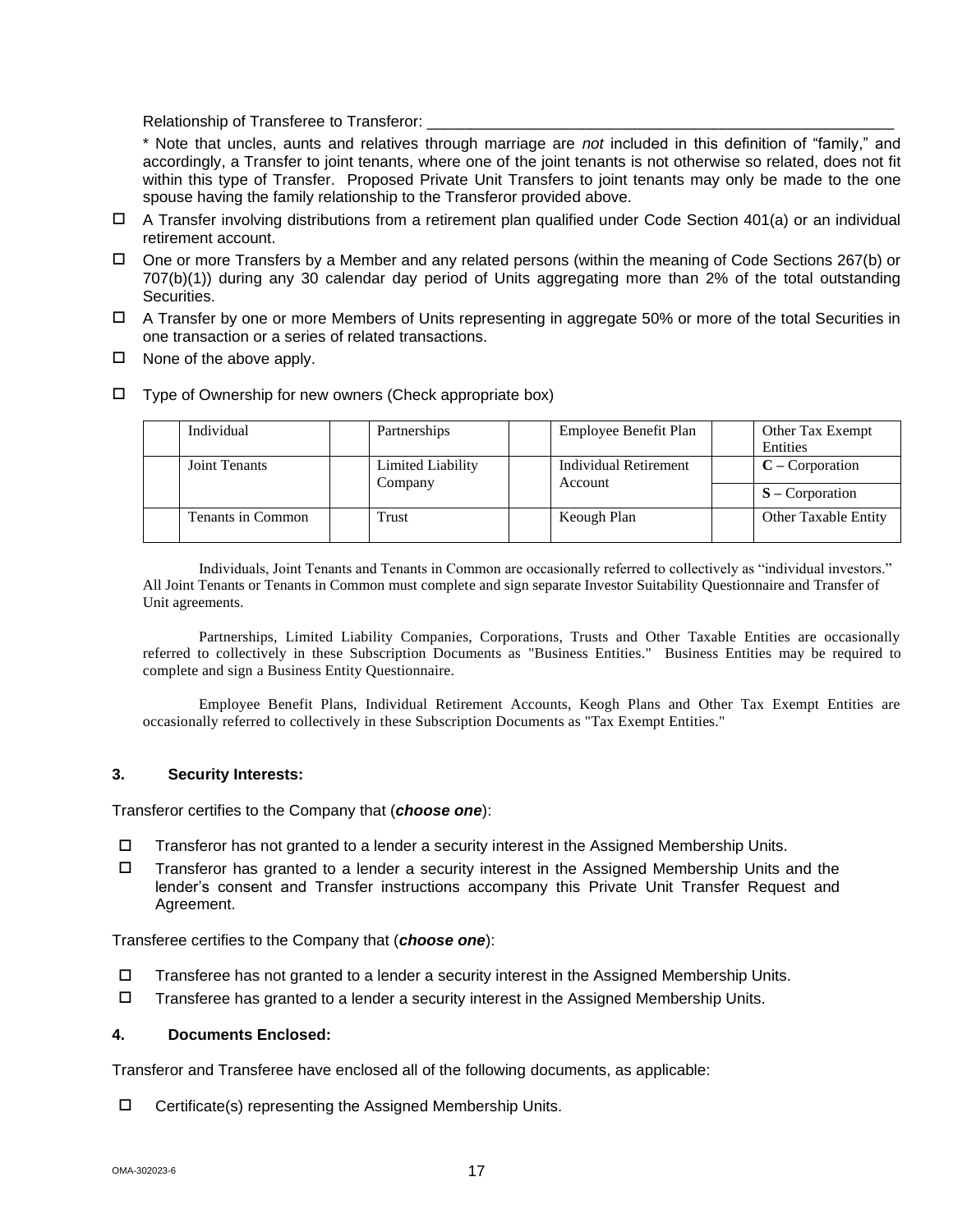\*Note: Transferor must execute the reverse side of the Membership Unit Certificate.

\*Note: If the Membership Unit Certificate is lost or destroyed, the Transferor must include an affidavit declaring same. Please contact the Company for a form of affidavit.

- Executed counterpart signature page to the Operating Agreement for each Transferee which is not already a Member of the Company (attached as the "Membership Signature Page").
- Lender's consent and Transfer instructions (if Transferor has granted a security interest in the Assigned Membership Units to a lender).
- Copies of all documents which the Company requests or which will assist the Directors in determining that the Transfer qualifies as the type of Transfer indicated in Section 2 above.
- $\Box$  A certified copy of a death certificate, letters of appointment or designation of attorney form (if the Transfer is requested due to a Member's death).
- $\Box$  Title page, signature page and trustee indemnification page of trust instrument (if the Transfer is to a trust).
- $\Box$  Resolution of board or governing body approving the Transfer, and copies of bylaws, operating or partnership agreement, as applicable (if Transfer is from or to a corporation, limited liability company or partnership).

## **5. Assignment of Assigned Membership Units:**

- (a) For good and valuable consideration paid by Transferee to Transferor, the receipt and sufficiency of which are hereby acknowledged by the Transfer Parties, Transferor hereby sells, Transfers and assigns to Transferee, effective upon the effectiveness of this Agreement, all of Transferor's right, title and interest in and to the Assigned Membership Units. The Assigned Membership Units so Transferred shall include, without limitation, the following: (i) that portion of Transferor's capital account reflected on the books of the Company that is attributable to the Assigned Membership Units, (ii) Transferor's right, title and interest in and to the assets of the Company and the Profits, Losses and Distributions, if any, of the Company attributable to the Assigned Membership Units; and (iii) the right to vote as a Member of the Company as provided in the Operating Agreement with attributable to the Assigned Membership Units.
- (b) Upon the effectiveness of this Agreement, Transferee shall be entitled to exercise all of the rights, powers and privileges, and shall be obligated to perform all of the duties and obligations, of Transferor which may presently or hereafter exist with respect to the Assigned Membership Units. This Agreement shall be binding on and inure to the benefit of the successors, legal representatives, and assigns of Transferee and Transferor forever.
- (c) TRANSFEROR AND TRANSFEREE ACKNOWLEDGE THAT THE PROPOSED TRANSFER IS INCOMPLETE AND INVALID UNLESS AND UNTIL THE COMPANY'S BOARD OF DIRECTORS APPROVES THIS PRIVATE UNIT TRANSFER REQUEST AND AGREEMENT.

#### **6. Representations, Warranties and Covenants of Transferee:**

Transferee hereby acknowledges, represents and warrants to, and agrees with, the Transferor and the Company as follows:

- (a) Transferee has reached the age of majority in the state in which Transferee resides.
- (b) Transferee is not relying on any information provided by the Company to the Transferee with respect to Transferee's acquisition of the Assigned Membership Units.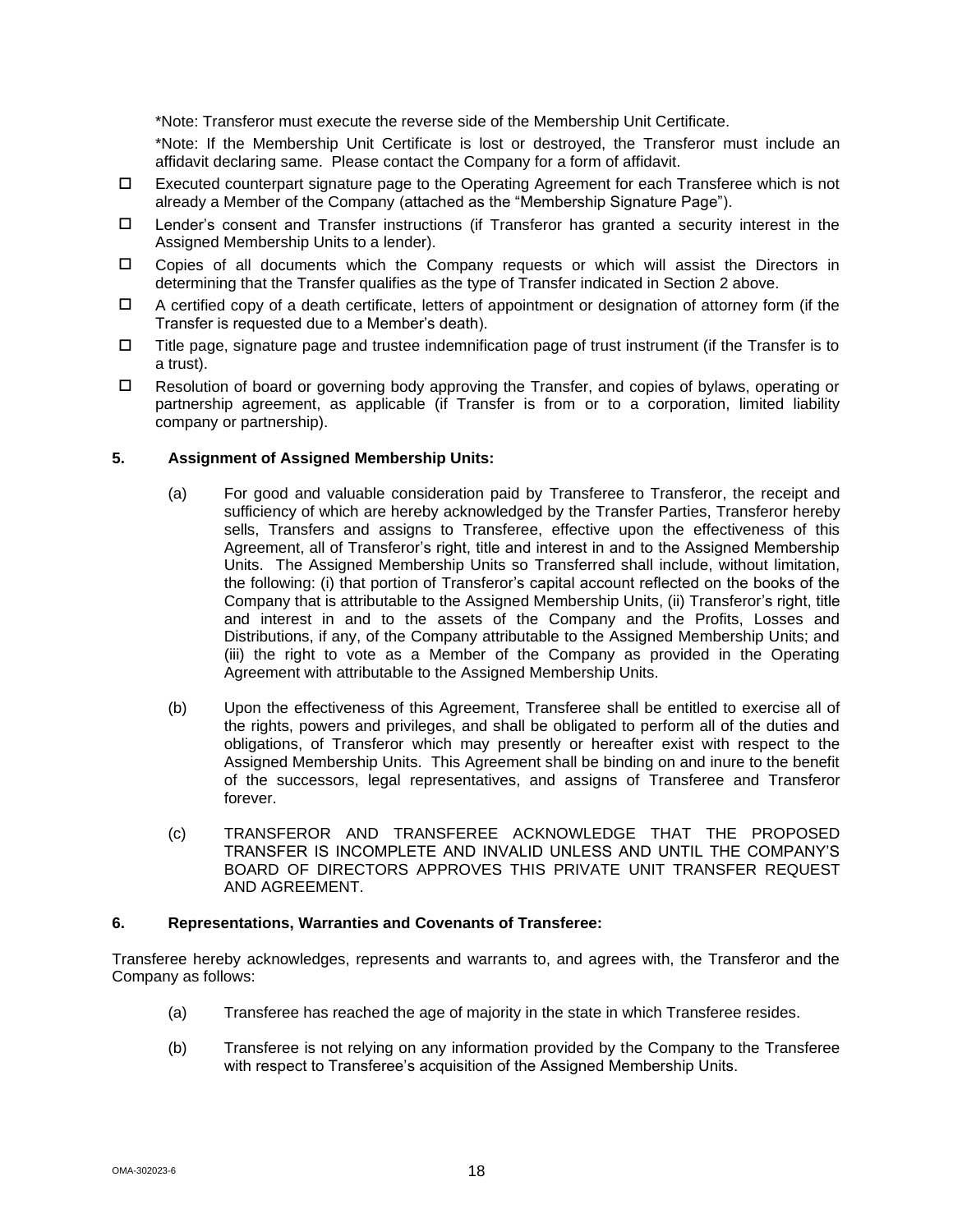- (c) Transferee intends to acquire the Assigned Membership Units for his/her/its own account without a view to subsequent distribution or resale and that he/she/it has no contract, undertaking, agreement or arrangement to sell or otherwise Transfer or dispose of any of the Assigned Membership Units or any portion thereof to any other person.
- (d) Transferee understands that the Assigned Membership Units are subject to substantial restrictions on Transfer under applicable tax and securities laws along with restrictions in the Operating Agreement and agrees that if the Assigned Membership Units or any part thereof are sold or distributed in the future, the Transferee shall sell or distribute them pursuant to the terms of the Operating Agreement, and the requirements of and Securities Act and applicable tax laws.
- (e) Transferee agrees to indemnify and hold the Company harmless for any damage, loss, cost, or liability (including legal fees and the cost of enforcing this indemnity) arising out of or resulting from the improper Transfer of Units from the Transferor to the Transferee.
- (f) Transferee understands that the Company will place a restrictive legend on any certificate representing any Unit containing substantially the following language as the same may be amended by the Company's Directors in its sole discretion:

THE TRANSFERABILITY OF THE MEMBERSHIP UNITS REPRESENTED BY THIS CERTIFICATE IS RESTRICTED. SUCH UNITS MAY NOT BE SOLD, ASSIGNED, OR TRANSFERRED, NOR WILL ANY ASSIGNEE, VENDEE, TRANSFEREE, OR ENDORSEE THEREOF BE RECOGNIZED AS HAVING ACQUIRED ANY SUCH UNITS FOR ANY PURPOSES, UNLESS AND TO THE EXTENT SUCH SALE, TRANSFER, HYPOTHECATION, OR ASSIGNMENT IS PERMITTED BY, AND IS COMPLETED IN STRICT ACCORDANCE WITH, APPLICABLE STATE AND FEDERAL LAW AND THE TERMS AND CONDITIONS SET FORTH IN THE OPERATING AGREEMENT.

THE SECURITIES REPRESENTED BY THIS CERTIFICATE MAY NOT BE SOLD, OFFERED FOR SALE, OR TRANSFERRED IN THE ABSENCE OF EITHER AN EFFECTIVE REGISTRATION UNDER THE SECURITIES ACT OF 1933, AS AMENDED, AND UNDER APPLICABLE STATE SECURITIES LAWS, OR AN OPINION OF COUNSEL SATISFACTORY TO THE COMPANY THAT SUCH TRANSACTION IS EXEMPT FROM REGISTRATION UNDER THE SECURITIES ACT OF 1933, AS AMENDED, AND UNDER APPLICABLE STATE SECURITIES LAWS.

- (g) Transferee understands that, to enforce the above legend, the Company may place a stop transfer order with its registrar and stock transfer agent (if any) covering all certificates representing any of the Units.
- (h) Under penalties of perjury, Transferee certifies that: (i) the number shown on this Private Unit Transfer Request and Agreement is the Transferee's correct taxpayer identification number (or the Transferee is waiting for a number to be issued), and (ii) the Transferee is not subject to backup withholding because: (A) he/she/it is exempt from backup withholding, or (B) he/she/it has not been notified by the Internal Revenue Service that he/she/it is subject to backup withholding as a result of a failure to report all interest or dividends, or (C) the Internal Revenue Service has notified him/her/it that he/she/it is no longer subject to backup withholding.
- (i) Transferee has received a copy of the Operating Agreement and acknowledges that the Assigned Membership Units are subject to various restrictions on Transfer set forth in the Operating Agreement and agrees that all such restrictions shall apply to the Assigned Membership Units.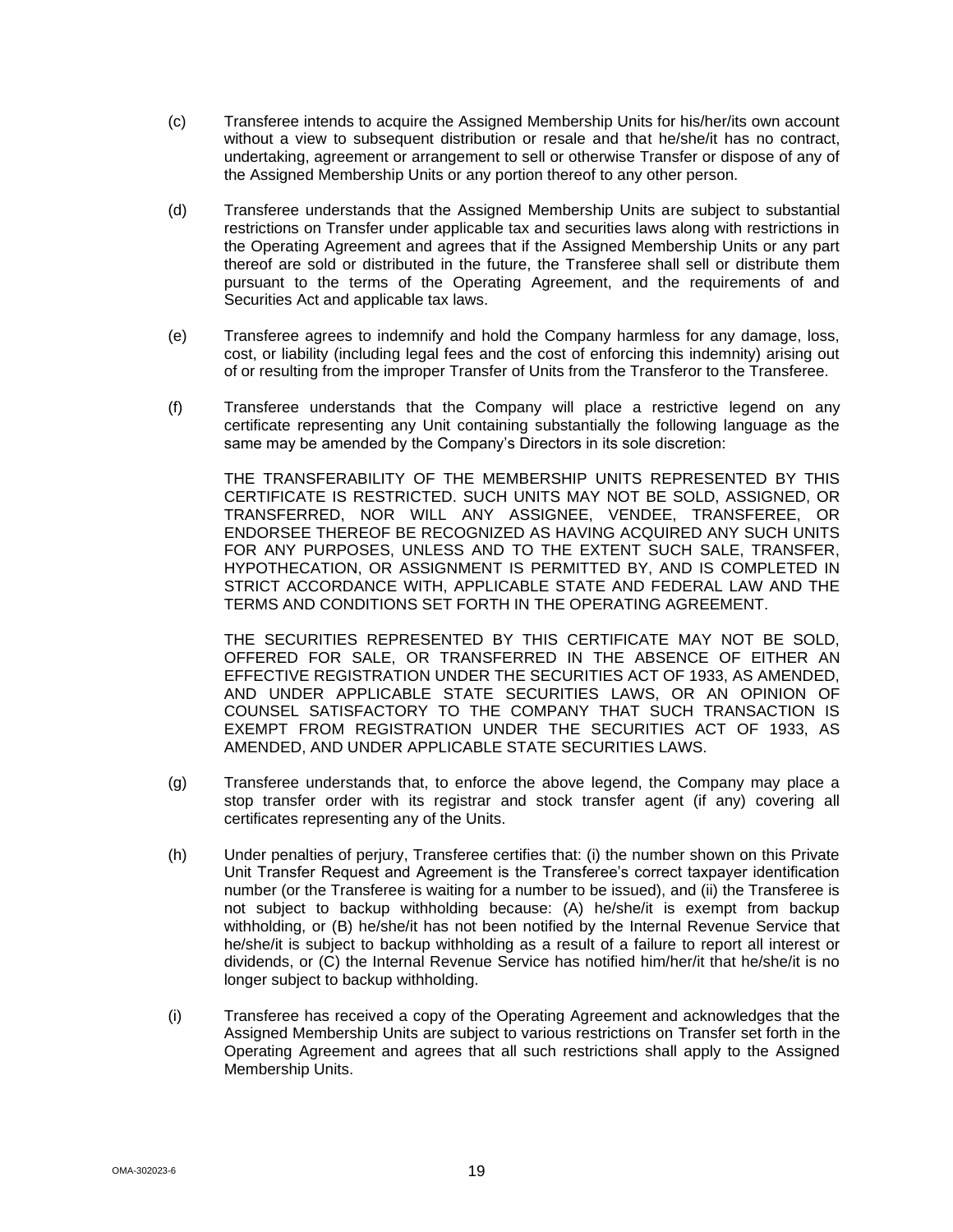- (j) Within five days after receipt of a request from the Company, Transferee hereby agrees to provide such information and to execute and deliver such documents as may reasonably be necessary to comply with any and all provisions of the Operating Agreement and laws, regulations and ordinances to which the Company is subject.
- (k) The foregoing representations, warranties and agreements, together with all other representations and warranties made or given by Transferee to the Transferor and the Company in any other written statement or document delivered in connection with the transactions contemplated hereby, shall be true and correct in all respects on and as of the date of the closing of the assignment of the Assigned Membership Units as if made on and as of such date and shall survive such date.
- (l) Transferee hereby accepts the foregoing assignment, and by signing this document expressly agrees to be bound by all of the terms, covenants, conditions and obligations imposed on or applicable to the Assigned Membership Units, agrees to be bound by the terms and conditions set forth in the Operating Agreement, and assumes and agrees to pay and perform any and all duties, obligations and liabilities which may hereafter arise with respect to the Assigned Membership Units.
- (m) TRANSFEREE ACKNOWLEDGES AND UNDERSTANDS THAT THE ASSIGNMENT OF THE ASSIGNED MEMBERSHIP UNITS CONTEMPLATED IN THIS PRIVATE UNIT TRANSFER REQUEST AND AGREEMENT WILL BE OF NO FORCE OR EFFECT UNTIL SUCH TIME AS THE COMPANY HAS DETERMINED, IN ITS SOLE AND ABSOLUTE DISCRETION, THAT: (i) SUCH TRANSFER WOULD NOT (A) RESULT IN THE TERMINATION OF THE COMPANY UNDER SECTION 708 OF THE INTERNAL REVENUE CODE, (B) CAUSE THE COMPANY TO BE TREATED AS AN ASSOCIATION TAXABLE AS A CORPORATION FOR TAX PURPOSES, OR (C) CAUSE THE COMPANY TO BE A "PUBLICLY TRADED PARTNERSHIP" UNDER THE INTERNAL REVENUE CODE; (ii) THE TRANSFEREE HAS PAID THE COMPANY ANY AND ALL COSTS AND EXPENSES INCURRED BY THE COMPANY IN CONNECTION WITH SUCH PRIVATE UNIT TRANSFER; AND (iii) THE TRANSFEREE HAS COMPLIED WITH ALL OTHER REQUIREMENTS NECESSARY TO CREATE AN EFFECTIVE TRANSFER OF THE ASSIGNED MEMBERSHIP UNITS.

## **7. Representations, Warranties and Covenants of Transferor:**

Transferor hereby acknowledges, represents and warrants to, and agrees with, the Transferee and the Company as follows:

- (a) Transferor represents that the proposed Private Unit Transfer of the Assigned Membership Units is exempt from the applicable registration requirements of any Securities Act.
- (b) Transferor hereby covenants that it will, at any time, and from time to time, upon written request therefor, execute and deliver to Transferee any new or confirmatory instruments, and do and perform any and all other acts, which Transferee may reasonably request in order to fully assign, Transfer and vest the Assigned Membership Units in Transferee.
- (c) Transferor agrees to indemnify and hold the Company harmless for any damage, loss, cost, or liability (including legal fees and the cost of enforcing this indemnity) arising out of or resulting from the improper Transfer of Units from the Transferor to the Transferee.
- (d) Transferor understands that, to enforce the legend contained in Section 6(f) above, the Company may place a stop transfer order with its registrar and stock transfer agent (if any) covering all certificates representing any of the Units.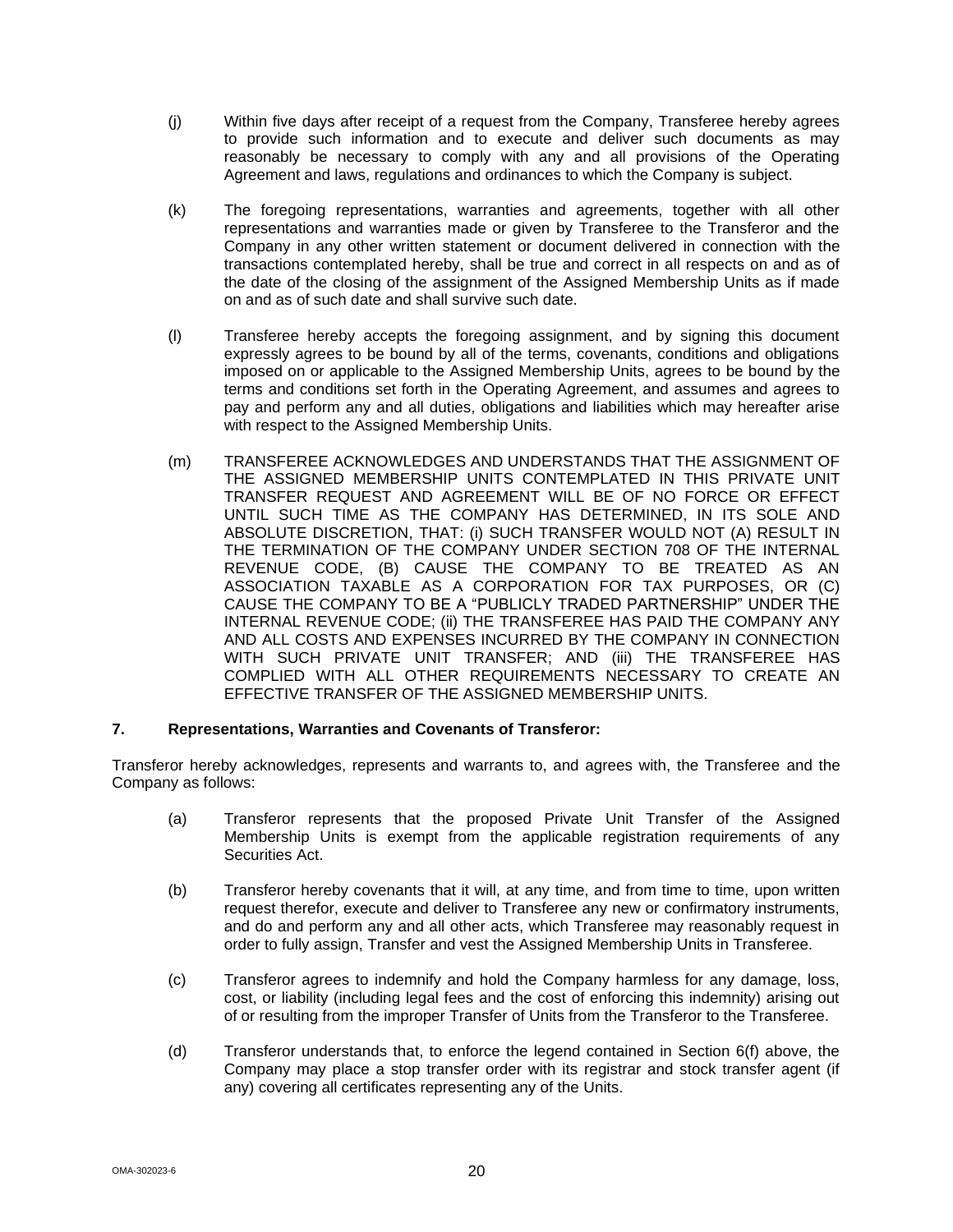(e) Under penalties of perjury, Transferor certifies that: (i) the number shown on this Private Unit Transfer Request and Agreement is the Transferor's correct taxpayer identification number (or the Transferor is waiting for a number to be issued), and (ii) the Transferor is not subject to backup withholding because: (A) he/she/it is exempt from backup withholding, or (B) he/she/it has not been notified by the Internal Revenue Service that he/she/it is subject to backup withholding as a result of a failure to report all interest or dividends, or (C) the Internal Revenue Service has notified him/her/it that he/she/it is no longer subject to backup withholding.

## **8. Miscellaneous:**

- (a) Upon the satisfaction of all of the conditions set forth in this Private Unit Transfer Request and Agreement and the Operating Agreement, and upon the Company's acceptance of the Transfer, the Company will issue a new certificate to Transferee representing the Assigned Membership Units, and will make a proper notation of such Transfer in the Company's records.
- (b) This Agreement may be executed in multiple counterparts, each of which shall be deemed an original instrument, but all of which together constitute one and the same instrument.
- (c) This Agreement shall be governed by the laws of the state of Iowa, without regard to its conflicts of laws provisions.

## **[Remainder of page intentionally left blank]**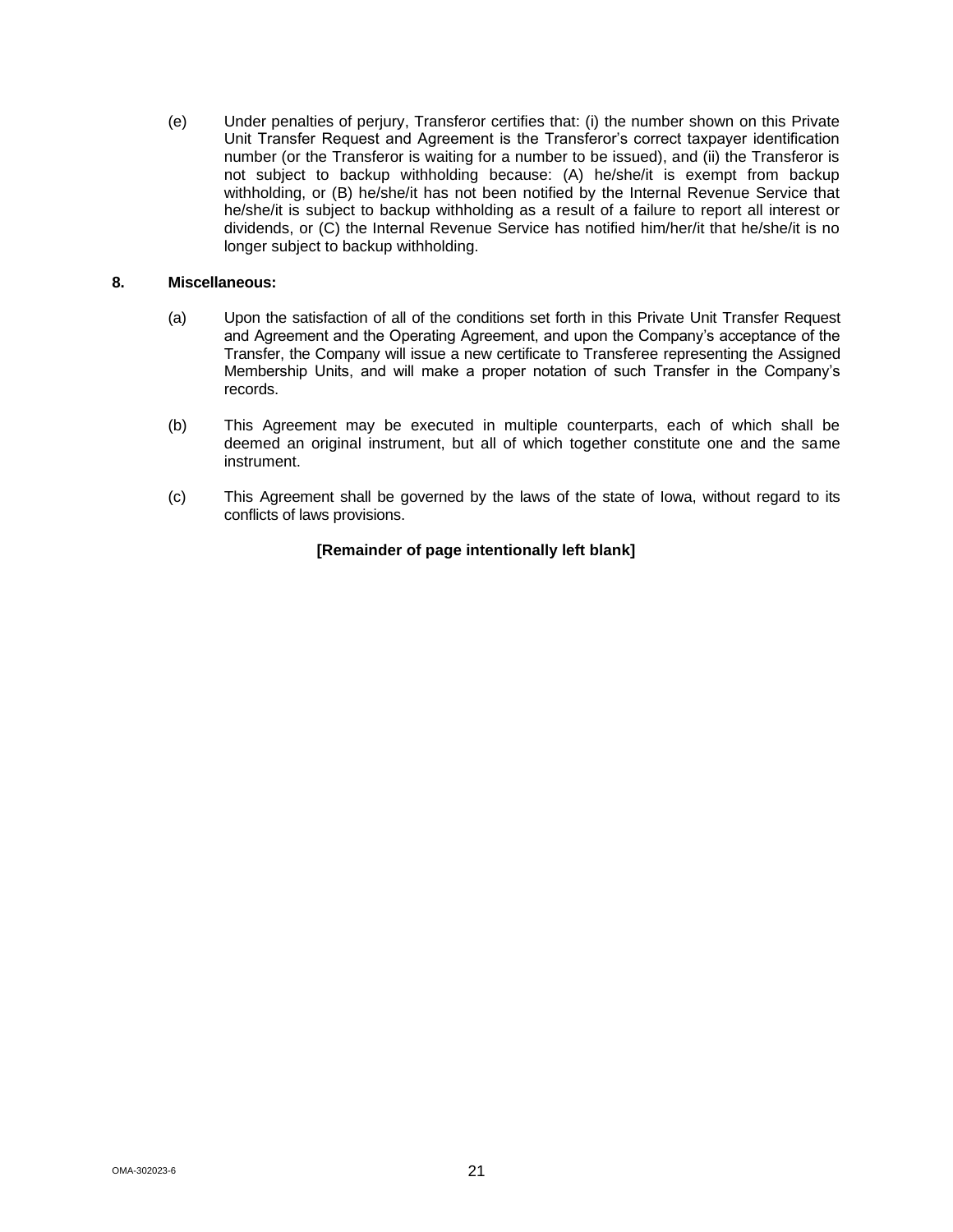## **INDIVIDUAL TRANSFEROR SIGNATURE PAGE**

Dated this \_\_\_\_ day of \_\_\_\_\_\_\_\_\_\_\_, 20\_\_\_.

TRANSFEROR:

Signature: Management Control of the Signature:

Printed Name: University of Printed Name:

INDIVIDUAL TRANSFEROR ACKNOWLEDGMENT:

STATE OF \_\_\_\_\_\_\_\_\_ ) ) ss. COUNTY OF \_\_\_\_\_\_\_\_\_ )

\_\_\_\_\_\_\_\_\_\_\_\_\_\_\_\_\_\_\_\_\_\_\_\_\_.

The foregoing instrument was acknowledged before me this \_\_\_\_ day of \_\_\_\_\_\_\_, by

\_\_\_\_\_\_\_\_\_\_\_\_\_\_\_\_\_\_\_\_\_\_\_\_\_\_\_\_\_\_\_\_\_\_\_\_\_\_\_\_ Notary Public

My Commission Expires: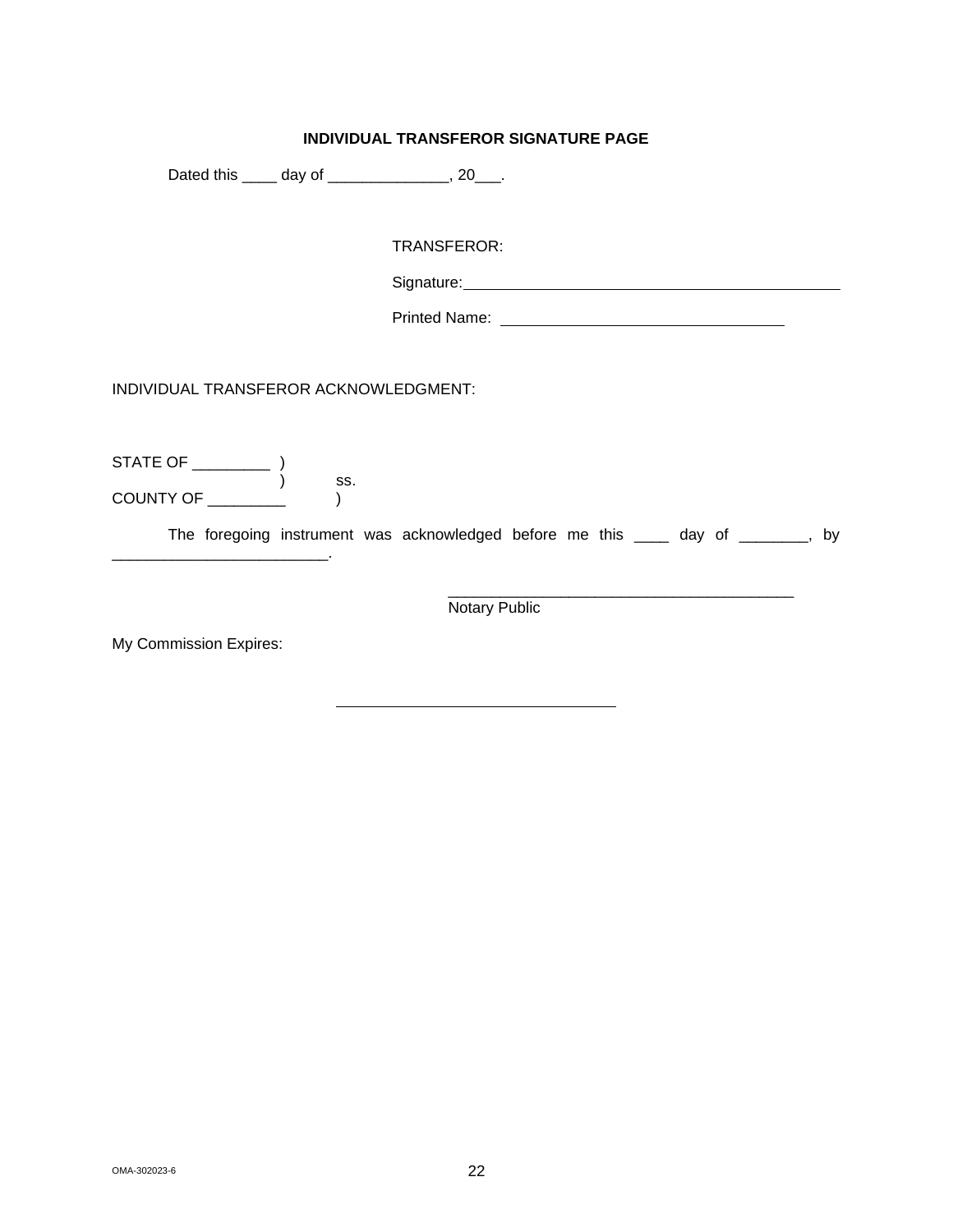## **ENTITY TRANSFEROR SIGNATURE PAGE**

Dated this \_\_\_\_\_ day of \_\_\_\_\_\_\_\_\_\_\_\_\_\_, 20\_\_\_.

TRANSFEROR:

(Transferor name)

By:

Name:

\_\_\_\_\_\_\_\_\_\_\_\_\_\_\_\_\_\_\_\_\_\_\_\_\_\_\_\_\_\_\_\_\_\_\_\_\_\_\_\_\_\_\_\_\_\_\_

ENTITY ACKNOWLEDGMENT

State of \_\_\_\_\_\_\_\_\_\_\_\_\_\_\_\_\_\_\_\_) County of \_\_\_\_\_\_\_\_\_\_\_\_\_\_\_\_\_\_) ss.

| On this ______ day of ________________, 20___ before me ____________ the undersigned officer,             |  |  |                                                              |         |
|-----------------------------------------------------------------------------------------------------------|--|--|--------------------------------------------------------------|---------|
| personally appeared _________________                                                                     |  |  | known personally to me to be the ____________________ of the |         |
|                                                                                                           |  |  | and acknowledged that he/she, as an officer being            |         |
| authorized so to do, executed the foregoing instrument for the purposes therein contained, by signing the |  |  |                                                              |         |
|                                                                                                           |  |  |                                                              | of such |
|                                                                                                           |  |  |                                                              |         |

IN WITNESS WHEREOF I have hereunto set my hand and official seal.

Notary Public/Commissioner of Oath My Commission Expires\_\_\_\_\_\_\_\_\_\_\_\_\_\_\_\_\_

\_\_\_\_\_\_\_\_\_\_\_\_\_\_\_\_\_\_\_\_\_\_\_\_\_\_\_\_\_\_\_\_\_\_\_\_\_\_\_\_\_\_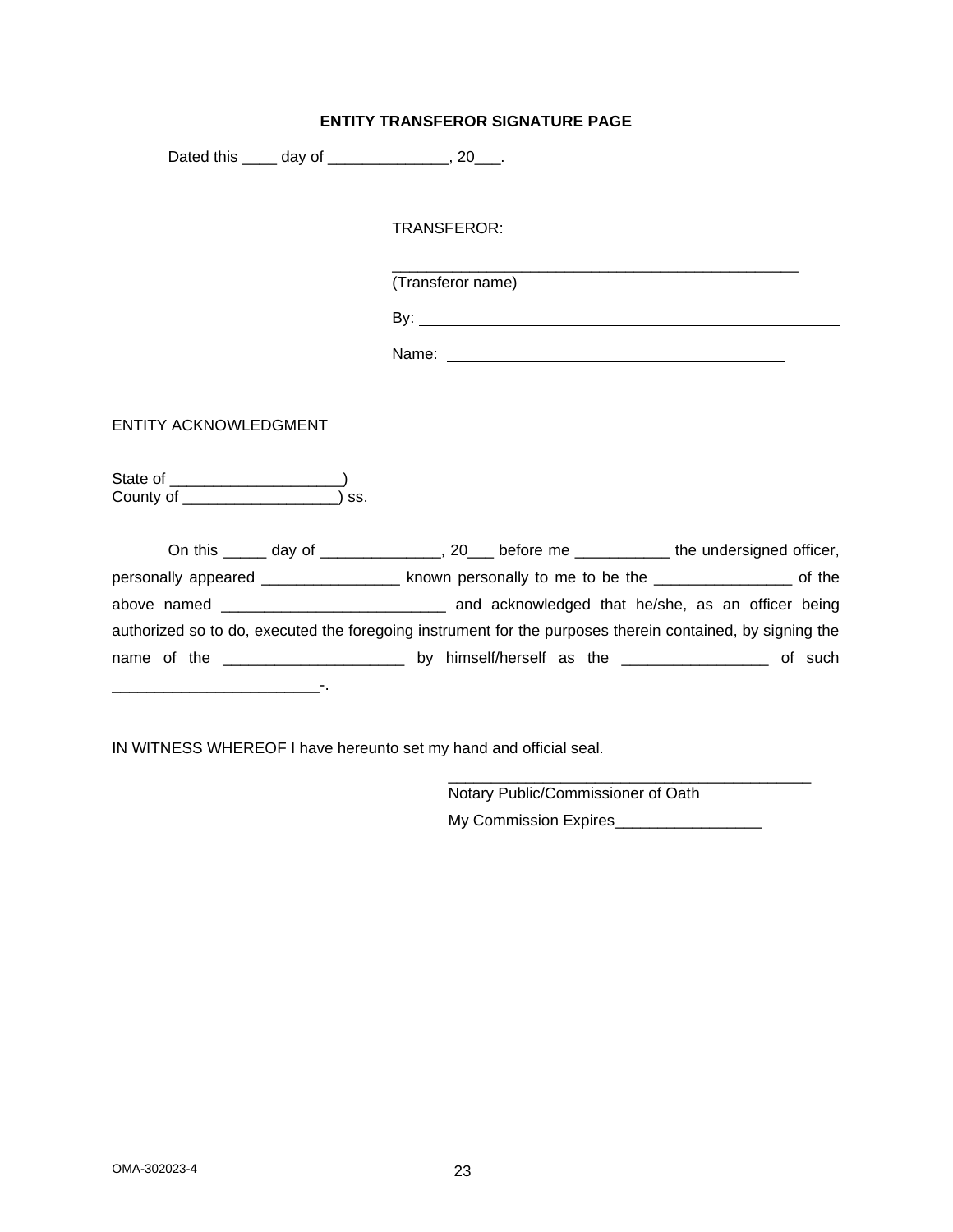## **INDIVIDUAL TRANSFEREE SIGNATURE PAGE**

## TRANSFEREE:

| Signature: |  |  |
|------------|--|--|
|            |  |  |

Printed Name:

INDIVIDUAL TRANSFEREE ACKNOWLEDGMENT:

 $\sim$ 

STATE OF \_\_\_\_\_\_\_\_\_ ) ) ss.  $COUNTY OF \begin{array}{c} \begin{array}{c} \text{C} \\ \text{C} \end{array} \end{array}$ 

The foregoing instrument was acknowledged before me this \_\_\_\_ day of \_\_\_\_\_\_\_\_\_\_\_, by

\_\_\_\_\_\_\_\_\_\_\_\_\_\_\_\_\_\_\_\_\_\_\_\_\_\_\_\_\_\_\_\_\_\_\_\_\_\_\_\_ Notary Public

My Commission Expires: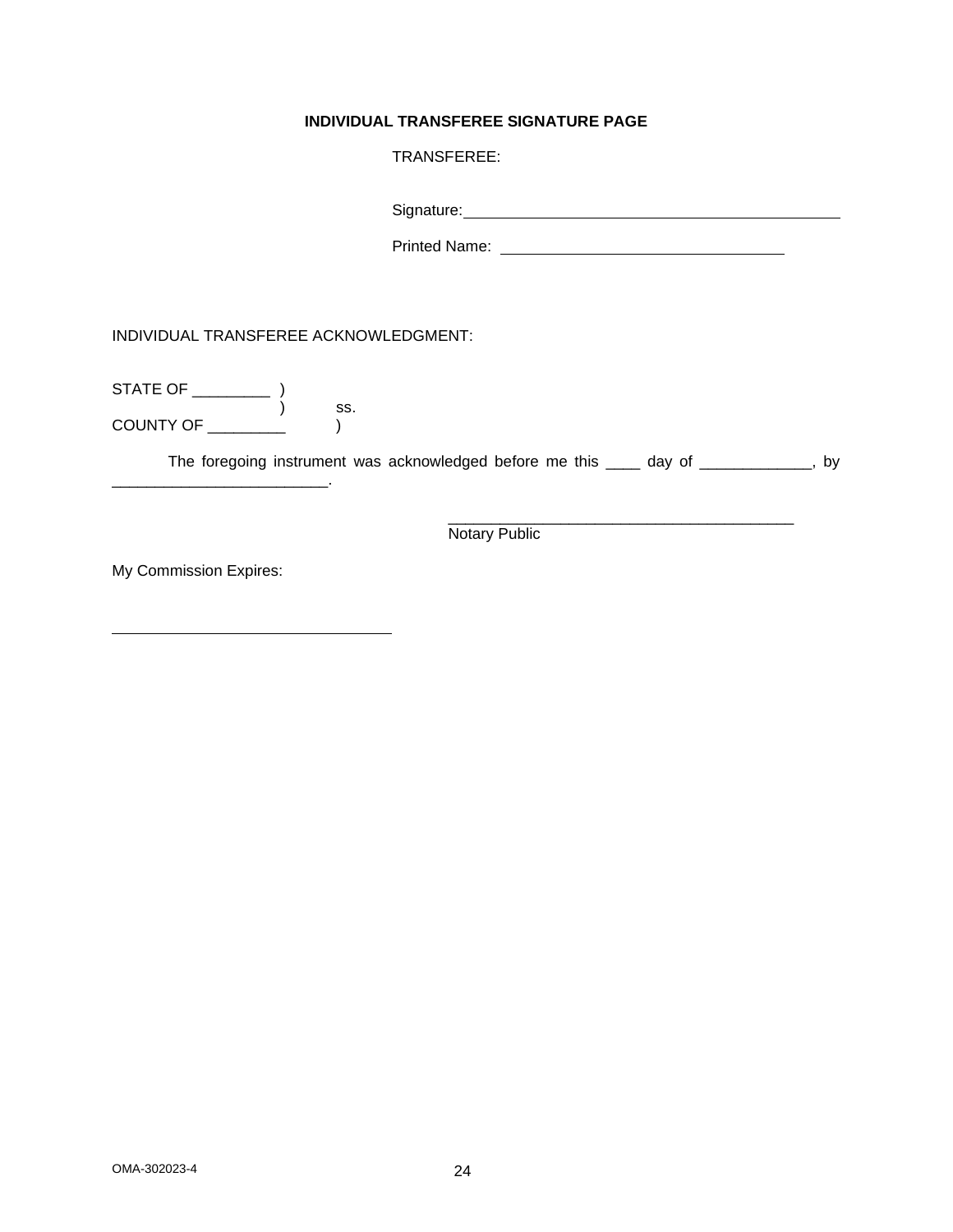## **ENTITY TRANSFEREE SIGNATURE PAGE**

Dated this \_\_\_\_\_ day of \_\_\_\_\_\_\_\_\_\_\_\_\_\_, 20\_\_\_.

TRANSFEREE:

(Transferee name)

By:

Name:

\_\_\_\_\_\_\_\_\_\_\_\_\_\_\_\_\_\_\_\_\_\_\_\_\_\_\_\_\_\_\_\_\_\_\_\_\_\_\_\_\_\_\_\_\_\_\_

ENTITY ACKNOWLEDGMENT

State of \_\_\_\_\_\_\_\_\_\_\_\_\_\_\_\_\_\_\_\_) County of \_\_\_\_\_\_\_\_\_\_\_\_\_\_\_\_\_\_) ss.

| On this ______ day of ________________, 20___ before me _____________ the undersigned officer,            |  |                                                                                                     |         |
|-----------------------------------------------------------------------------------------------------------|--|-----------------------------------------------------------------------------------------------------|---------|
| personally appeared _________________                                                                     |  | known personally to me to be the _____________________ of the                                       |         |
|                                                                                                           |  | and acknowledged that he/she, as an officer being                                                   |         |
| authorized so to do, executed the foregoing instrument for the purposes therein contained, by signing the |  |                                                                                                     |         |
|                                                                                                           |  | by himself/herself as the $\frac{1}{2}$ meropole in the $\frac{1}{2}$ meropole in the $\frac{1}{2}$ | of such |
|                                                                                                           |  |                                                                                                     |         |

IN WITNESS WHEREOF I have hereunto set my hand and official seal.

Notary Public/Commissioner of Oath My Commission Expires\_\_\_\_\_\_\_\_\_\_\_\_\_\_\_\_\_

\_\_\_\_\_\_\_\_\_\_\_\_\_\_\_\_\_\_\_\_\_\_\_\_\_\_\_\_\_\_\_\_\_\_\_\_\_\_\_\_\_\_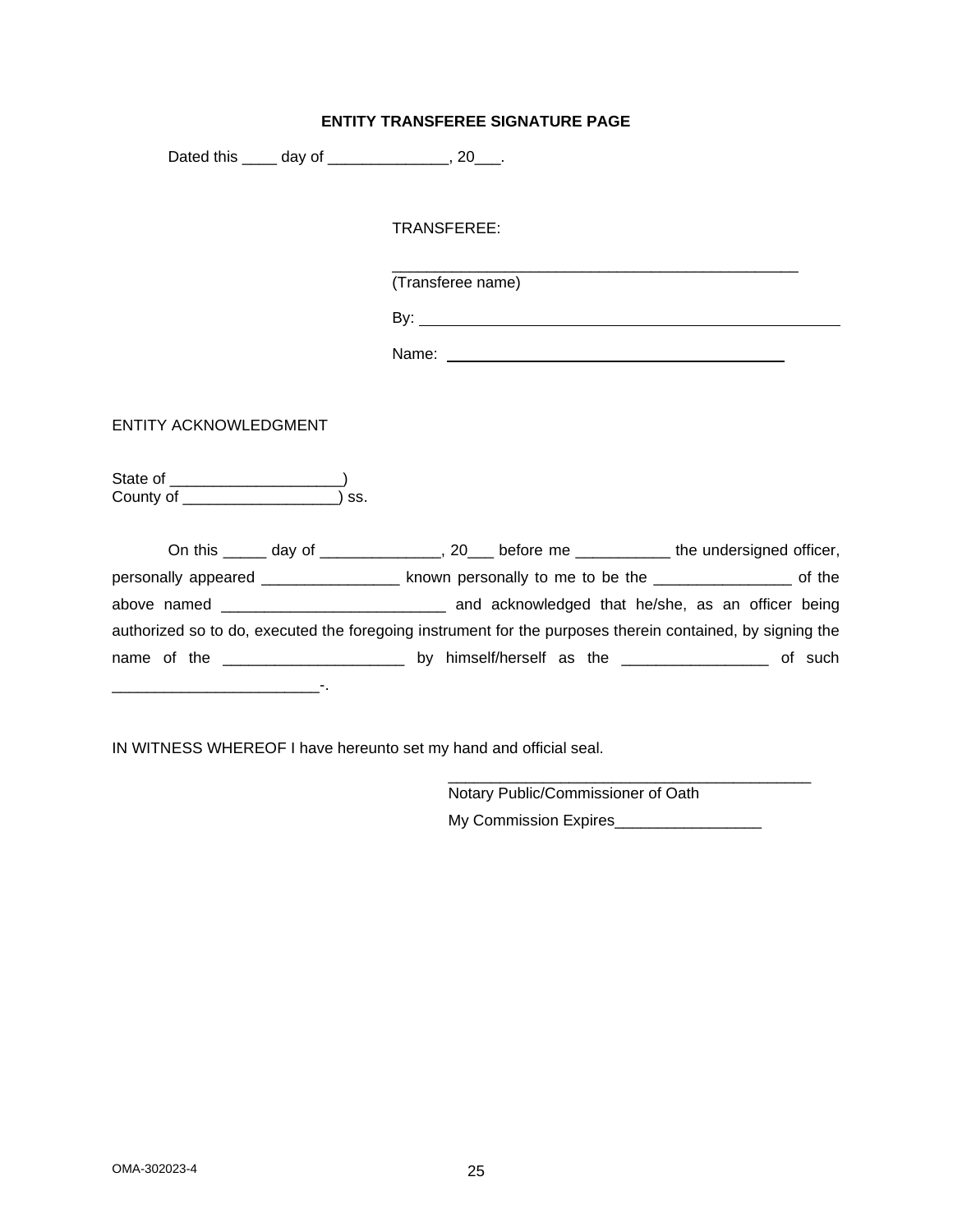Consent to the Private Unit Transfer and Assignment of Membership Units:

THE COMPANY:

Southwest Iowa Renewable Energy, LLC, an Iowa limited liability company

Signature: Management Contract Contract Contract Contract Contract Contract Contract Contract Contract Contract Contract Contract Contract Contract Contract Contract Contract Contract Contract Contract Contract Contract Co

Printed Name:

Title: <u>www.community.community.community.com</u>

Date: \_\_\_\_\_\_\_\_\_\_\_\_\_\_\_\_\_\_\_\_\_\_\_\_\_\_\_\_\_\_\_\_\_\_\_\_\_\_\_\_\_\_\_